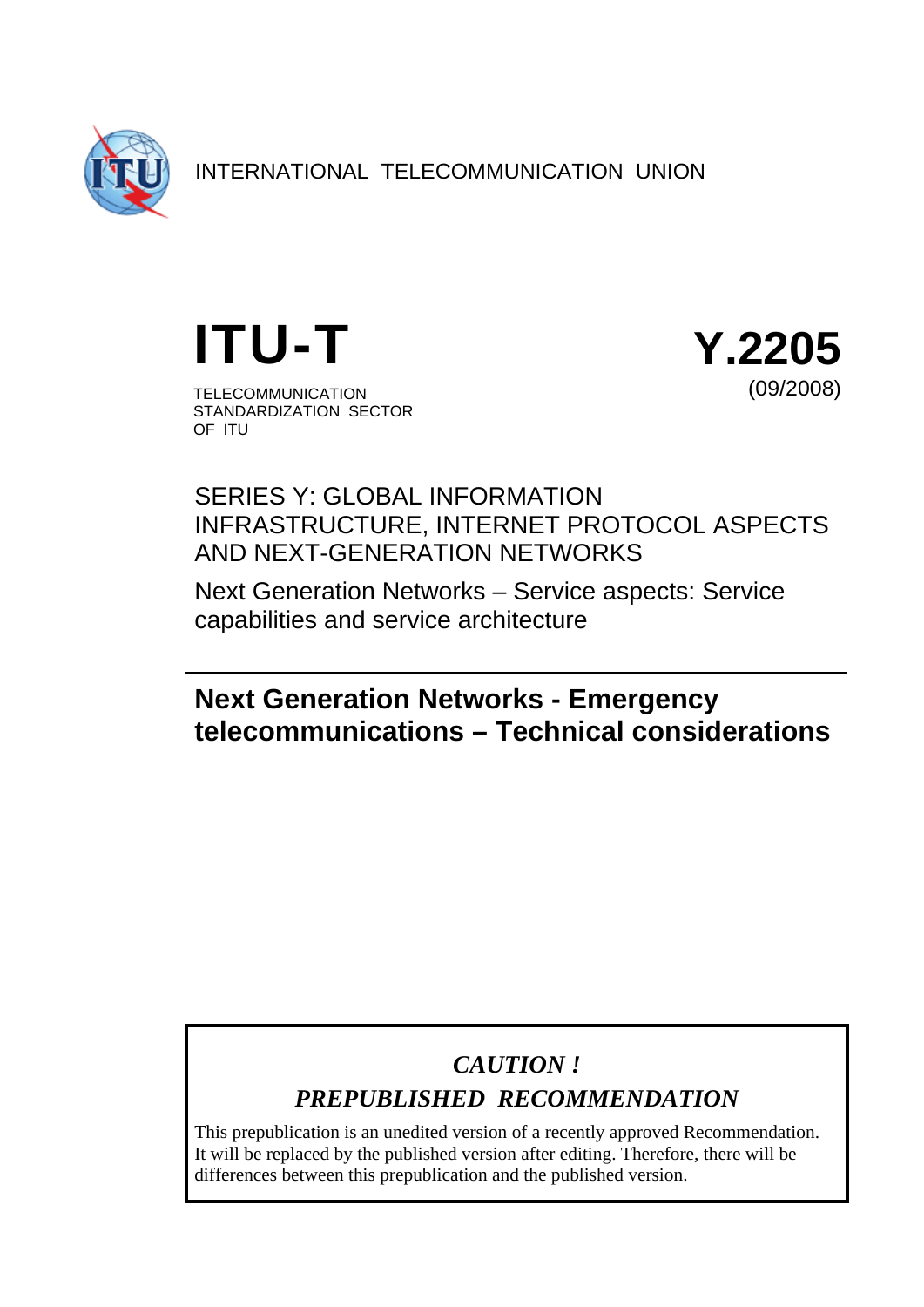#### FOREWORD

The International Telecommunication Union (ITU) is the United Nations specialized agency in the field of telecommunications, information and communication technologies (ICTs). The ITU Telecommunication Standardization Sector (ITU-T) is a permanent organ of ITU. ITU-T is responsible for studying technical, operating and tariff questions and issuing Recommendations on them with a view to standardizing telecommunications on a worldwide basis.

The World Telecommunication Standardization Assembly (WTSA), which meets every four years, establishes the topics for study by the ITU-T study groups which, in turn, produce Recommendations on these topics.

The approval of ITU-T Recommendations is covered by the procedure laid down in WTSA Resolution 1.

In some areas of information technology which fall within ITU-T's purview, the necessary standards are prepared on a collaborative basis with ISO and IEC.

#### **NOTE**

In this Recommendation, the expression "Administration" is used for conciseness to indicate both a telecommunication administration and a recognized operating agency.

Compliance with this Recommendation is voluntary. However, the Recommendation may contain certain mandatory provisions (to ensure e.g. interoperability or applicability) and compliance with the Recommendation is achieved when all of these mandatory provisions are met. The words "shall" or some other obligatory language such as "must" and the negative equivalents are used to express requirements. The use of such words does not suggest that compliance with the Recommendation is required of any party.

#### INTELLECTUAL PROPERTY RIGHTS

ITU draws attention to the possibility that the practice or implementation of this Recommendation may involve the use of a claimed Intellectual Property Right. ITU takes no position concerning the evidence, validity or applicability of claimed Intellectual Property Rights, whether asserted by ITU members or others outside of the Recommendation development process.

As of the date of approval of this Recommendation, ITU [had/had not] received notice of intellectual property, protected by patents, which may be required to implement this Recommendation. However, implementers are cautioned that this may not represent the latest information and are therefore strongly urged to consult the TSB patent database at http://www.itu.int/ITU-T/ipr/.

#### © ITU 2008

All rights reserved. No part of this publication may be reproduced, by any means whatsoever, without the prior written permission of ITU.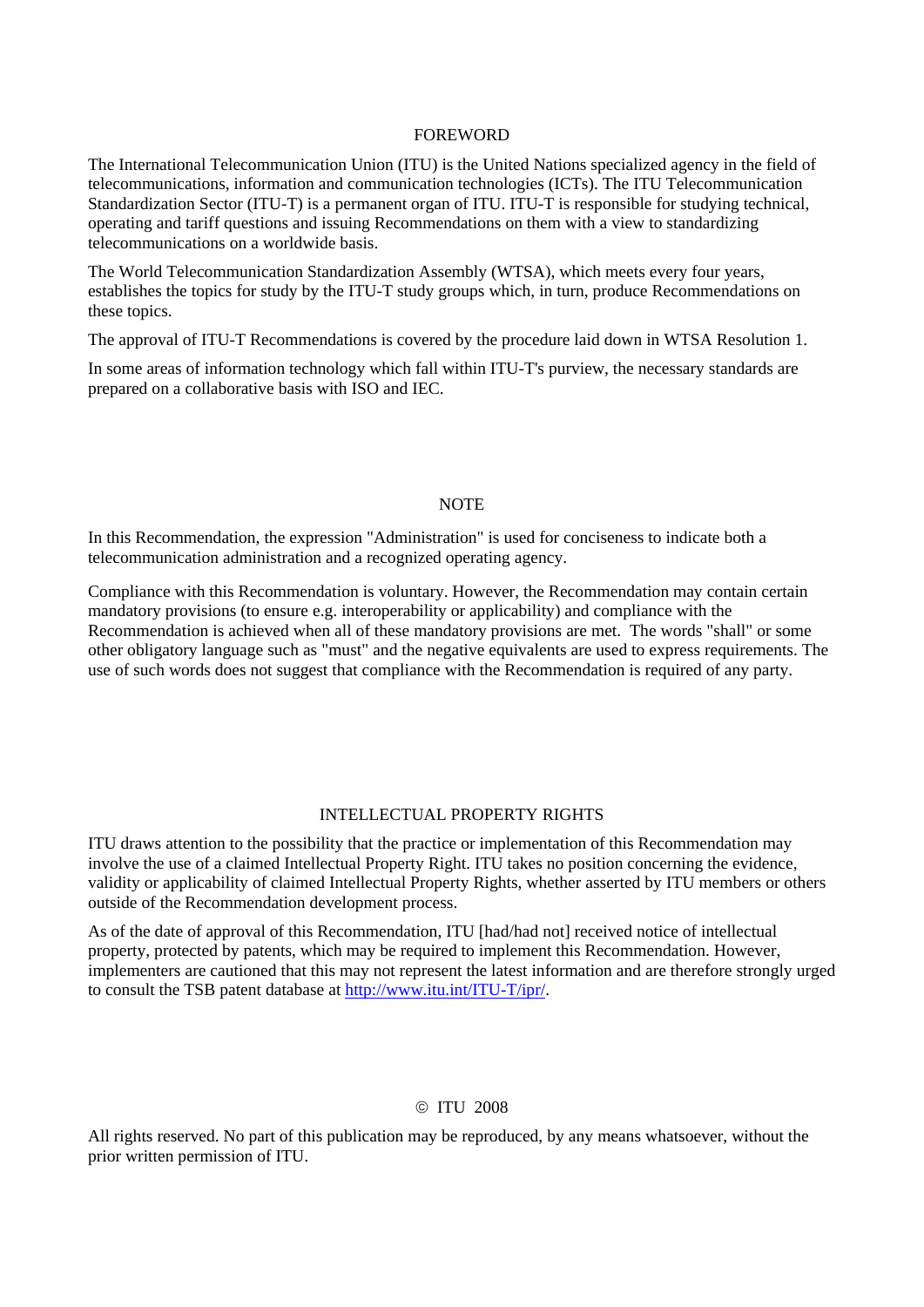## **Recommendation ITU-T Y.2205**

## **Next Generation Networks - Emergency telecommunications – Technical considerations**

#### **Summary**

This Recommendation specifies technical considerations that may be applied within the Next Generation Network (NGN) to enable emergency telecommunications (ET). In addition the Recommendation also outlines the underlying technical principles involved in supporting ET.

#### **Key words**

Architecture, Priority Telecommunications, Emergency Telecommunications, NGN, QoS, Telecommunications for Disaster Relief (TDR), Emergency Telecommunications Service (ETS), Early Warning (EW).

#### **Introduction**

[ITU-T Y.1271] provides the network requirements and capabilities for emergency telecommunications (ET). The realization of priority telecommunications based upon those requirements, as exemplified by authorities coordinating disaster relief using public networks, may result in creation of new mechanisms and inter-working/reuse of existing mechanisms. Emergency telecommunications should be given preferential treatment over regular public network services. Prioritized telecommunications used in emergency situations are not new; circuit-switched networks have supported such systems for years, primarily for voice calls (e.g., [ITU-T E.106]). However, the technical methods used to support these underlying requirements for emergency telecommunications in the NGN environment are evolving. Traditional circuit switched priority methods do not necessarily apply in NGN due to inherent differences in circuit-switched versus packet-switched telecommunication.

[ITU-T Y.1271] outlines the requirements and capabilities in general and abstract terms. [ITU-T Y.1271] is technology neutral.

Since NGN is based on packet-switched technology, which is fundamentally different from circuitswitched technology, there is a need to consider the technical issues and potential solutions that could be used to effect the realization of emergency telecommunications capabilities in NGN.

This Recommendation specifies technical considerations that may be applied within NGN to enable emergency telecommunications and the underlying principles involved.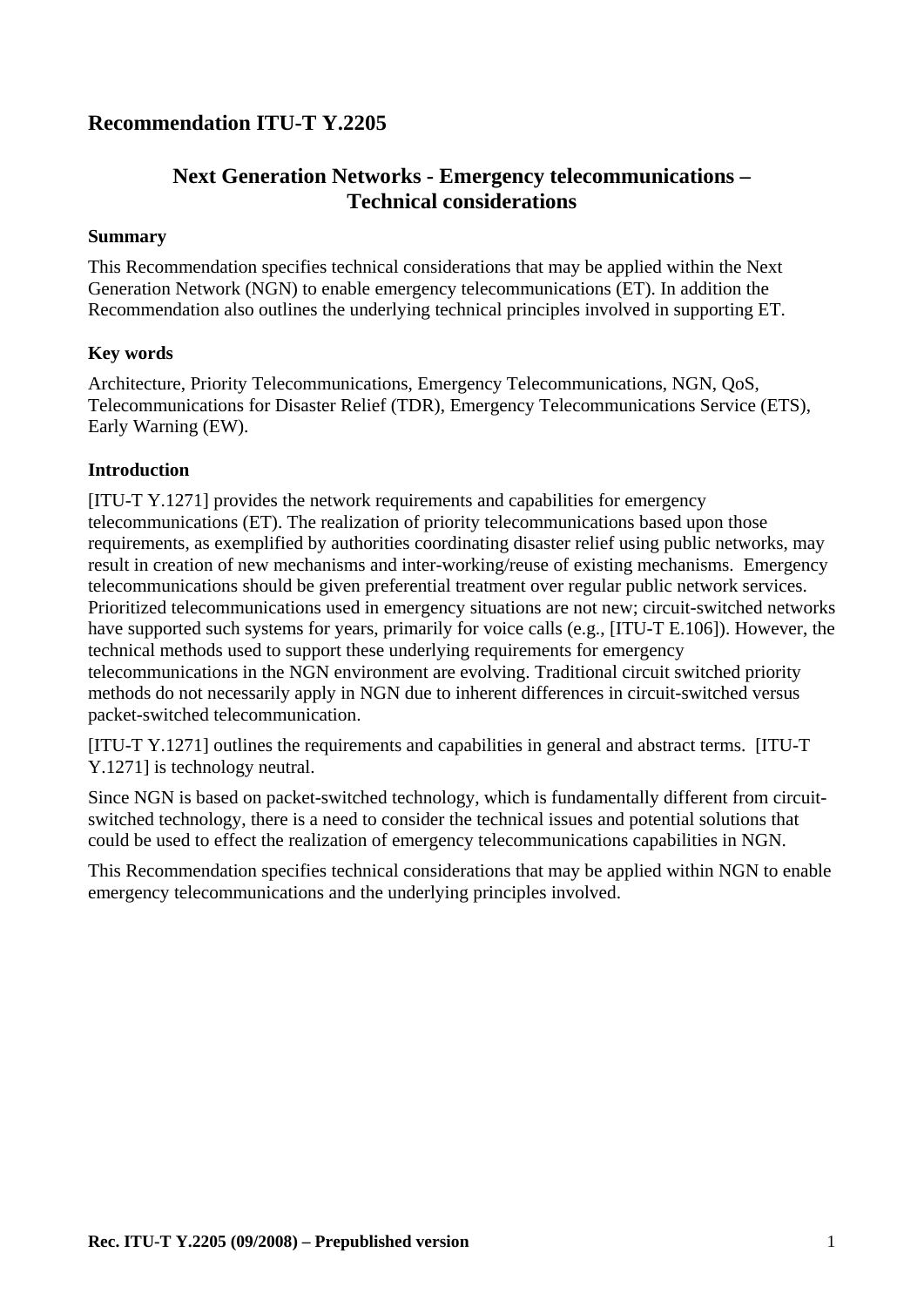## **Next Generation Networks - Emergency telecommunications – Technical considerations**

## **1. Scope**

This Recommendation specifies technical considerations that may be applied within the Next Generation Network (NGN) to enable emergency telecommunications (ET). In addition the Recommendation also outlines the underlying technical principles involved in supporting ET. It specifies requirements and capabilities for ET beyond the ones specified in [ITU-T Y.2201] in the context of NGN (as defined in [ITU-T Y.2001] and further outlined in [ITU-T Y.2011]).

Emergency telecommunications (including support of some aspects of early warning (see Figure 1)) include:

- individual-to-authority emergency telecommunications, e.g., calls to emergency service providers;
- authority-to-authority emergency telecommunications;
- authority-to-individual emergency telecommunications, e.g., community notification services.

Appendix I provides additional information for the above listed ET categories.

Some requirements and capabilities for early warning are also specified. Individual-to-authority emergency telecommunications capabilities are not addressed and are outside the scope of this Recommendation.

Some of the technical means described herein could also be used for individual-to-authority or individual-to-individual emergency telecommunications however these categories are not addressed in this Recommendation.

## **2. References**

The following ITU-T Recommendations and other references contain provisions which, through reference in this text, constitute provisions of this Recommendation. At the time of publication, the editions indicated were valid. All Recommendations and other references are subject to revision; all users of this Recommendation are therefore encouraged to investigate the possibility of applying the most recent edition of the Recommendations and other references listed below. A list of the currently valid ITU-T Recommendations is regularly published. The reference to a document within this Recommendation does not give it, as a stand-alone document, the status of a Recommendation.

| $[ITU-T E.106]$   | Recommendation ITU-T E.106 (2003), International Emergency<br>Preference Scheme for disaster relief operations (IEPS).                                       |
|-------------------|--------------------------------------------------------------------------------------------------------------------------------------------------------------|
| $[ITU-T E.107]$   | Recommendation ITU-T E.107 (2007), emergency<br>telecommunications Service (ETS) and interconnection framework for<br>national implementations of ETS.       |
| $[ITU-T H.248.1]$ | Recommendation ITU-T H.248.1, Gateway control protocol: Version<br>3.                                                                                        |
| $[ITU-T H.460.4]$ | Recommendation ITU-T H.460.4, Call priority designation and<br>country/international network of call origination identification for<br>H.323 Priority calls. |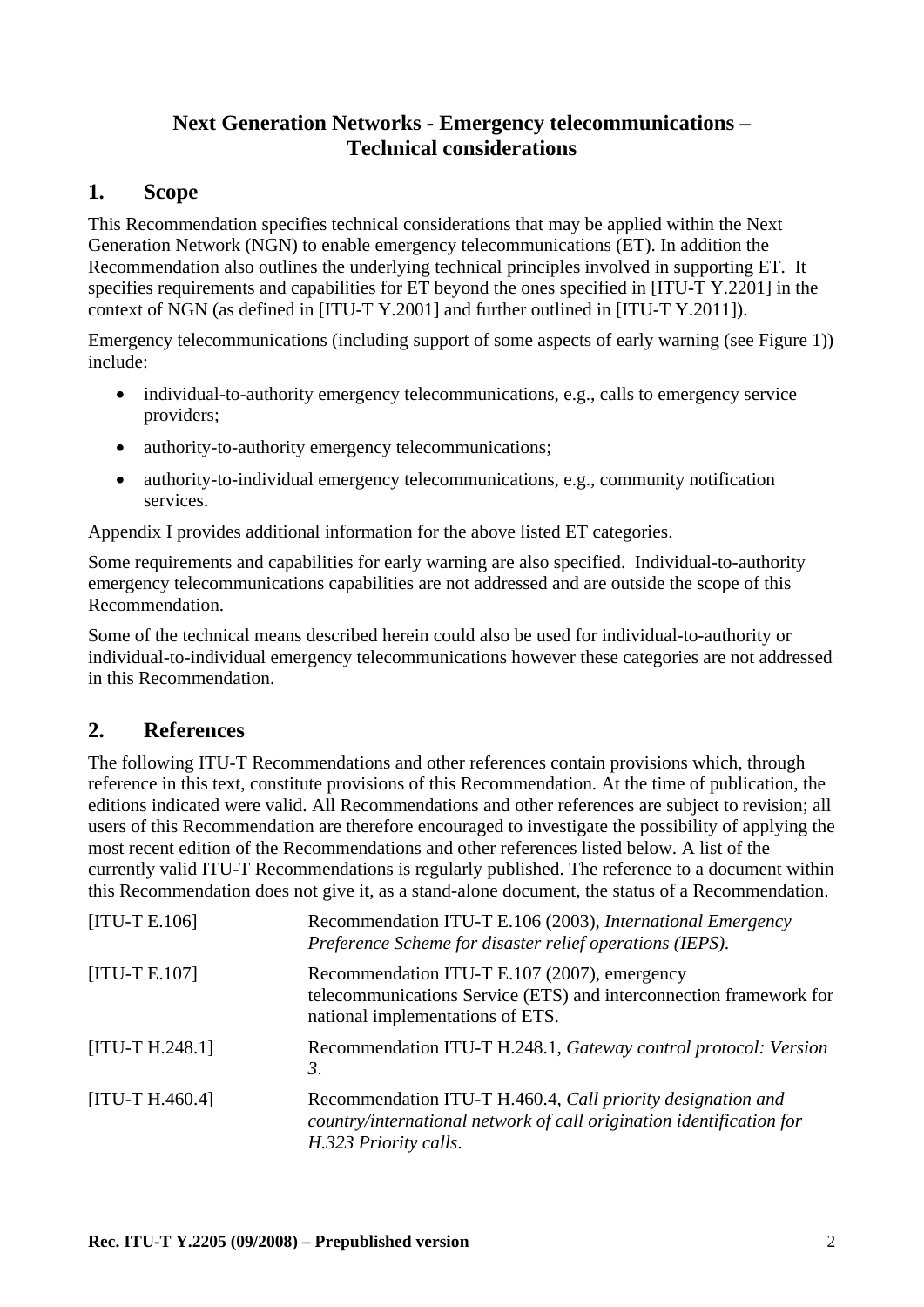| $[ITU-T J.260]$  | Recommendation ITU-T J.260, Requirements for preferential<br>telecommunications over IPCablecom networks.                                                                                               |
|------------------|---------------------------------------------------------------------------------------------------------------------------------------------------------------------------------------------------------|
| $[ITU-T X.805]$  | Recommendation ITU-T X.805, Security architecture for systems<br>providing end-to-end communications.                                                                                                   |
| $[ITU-T X.1303]$ | Recommendation ITU-T X.1303, Common alerting protocol (CAP<br>$VI.1$ ).                                                                                                                                 |
| $[ITU-T Y.110]$  | Recommendation ITU-T Y.110 (1998), Global Information<br>Infrastructure principles and framework architecture.                                                                                          |
| $[ITU-T Y.1541]$ | Recommendation ITU-T Y.1541 (2006), Network performance<br>objectives for IP-based services.                                                                                                            |
| $[ITU-T Y.1271]$ | Recommendation ITU-T Y.1271 (2004), Framework(s) on network<br>requirements and capabilities to support emergency<br>telecommunications over evolving circuit switched and packet<br>switched networks. |
| $[ITU-T Y.2001]$ | Recommendation ITU-T Y.2001 (2004), General overview of NGN.                                                                                                                                            |
| $[ITU-T Y.2011]$ | Recommendation ITU-T Y.2011 (2004), General principles and<br>general reference model for NGNs.                                                                                                         |
| $[ITU-T Y.2012]$ | Recommendation ITU-T Y.2012 (2006), Functional requirements and<br>architecture of the NGN of release 1.                                                                                                |
| $[ITU-T Y.2111]$ | Recommendation ITU-T Y.2111, Resource and admission control<br>functions in Next Generation Networks.                                                                                                   |
| $[ITU-T Y.2171]$ | Recommendation ITU-T Y.2171 (2006), Admission control priority<br>levels in Next Generation Networks.                                                                                                   |
| $[ITU-T Y.2172]$ | Recommendation ITU-T Y.2172, Service restoration priority levels in<br>IP networks.                                                                                                                     |
| $[ITU-T Y.2201]$ | Recommendation ITU-T Y.2201 (2007), NGN release 1 requirements.                                                                                                                                         |
| [ITU-T Y.2701]   | Recommendation ITU-T Y.2701, Security requirements for NGN<br>release 1.                                                                                                                                |
| [IETF 2205]      | IETF RFC 2205, Resource ReSerVation Protocol (RSVP)-Version 1<br><b>Functional Specification.</b>                                                                                                       |
| [IETF 3246]      | IETF RFC 3246, An Expedited Forwarding PHB (Per-Hop Behavior).                                                                                                                                          |
| [IETF 3261]      | IETF RFC 3261, SIP: Session Initiation Protocol.                                                                                                                                                        |
| [IETF $3312$ ]   | <b>IETF RFC 3312, Integration of Resource Management and Session</b><br>Initiation Protocol (SIP).                                                                                                      |
| [IETF $4412$ ]   | <b>IETF RFC 4412, Communications Resource Priority for the Session</b><br>Initiation Protocol (SIP).                                                                                                    |
| [IETF $4542$ ]   | <b>IETF RFC 4542, Implementing an emergency telecommunications</b><br>Service (ETS) for Real-Time Services in the Internet Protocol Suite.                                                              |
| [IETF 4594]      | IETF RFC 4594, Configuration Guidelines for DiffServ Service<br>Classes.                                                                                                                                |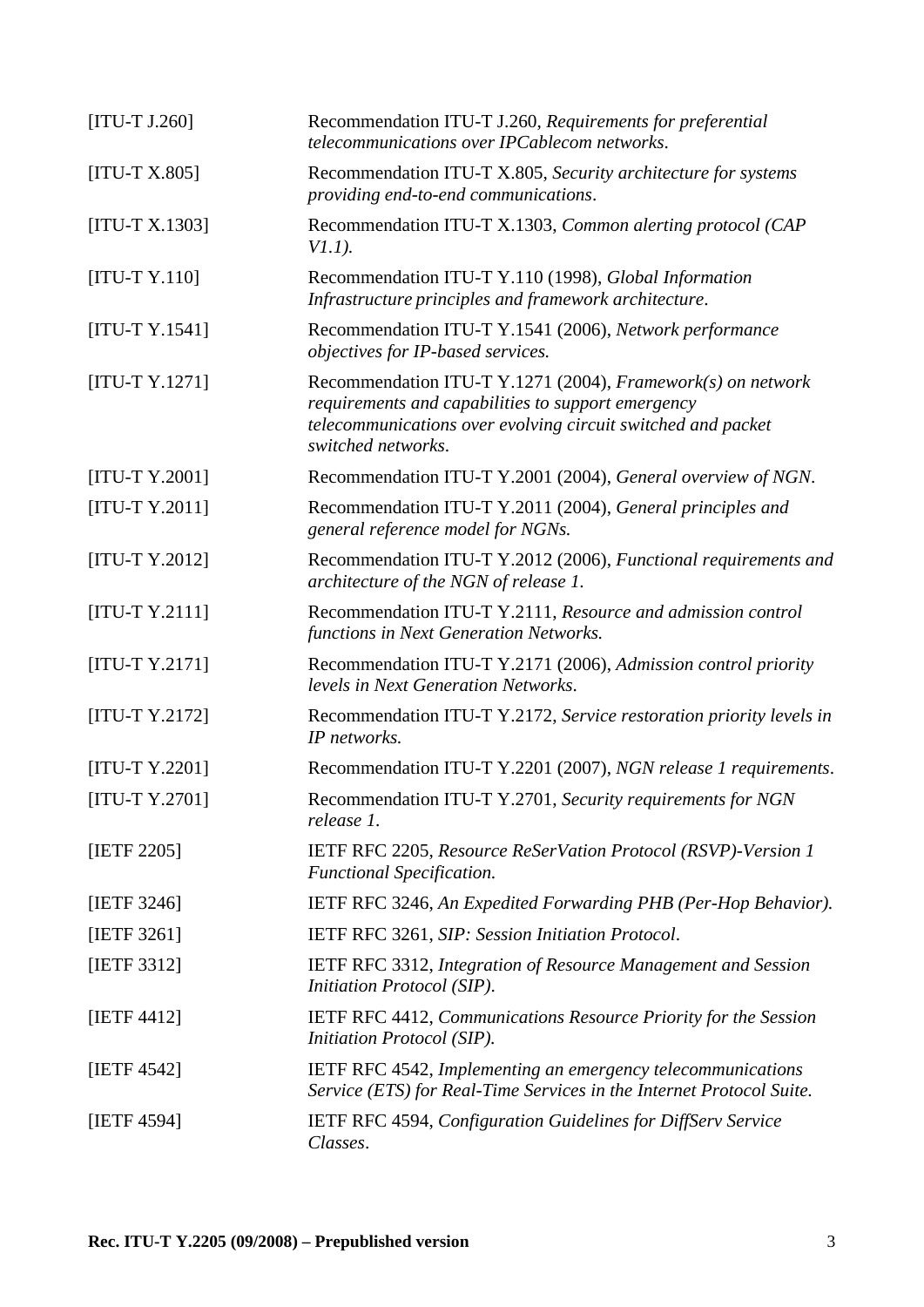## **3. Definitions**

This Recommendation uses definitions from: Recommendations ITU-T Y.1271, Y.2001, Y.2011 and Y.2201.

**3.1 next generation network (NGN)**: a packet-based network able to provide telecommunication services and able to make use of multiple broadband, QoS-enabled transport technologies and in which service-related functions are independent from underlying transport-related technologies. It enables unfettered access for users to networks and to competing service providers and/or services of their choice. It supports generalized mobility which will allow consistent and ubiquitous provision of services to users.

**3.2 emergency telecommunications (ET):** ET means any emergency related service that requires special handling from the NGN relative to other services. This includes government authorized emergency services and public safety services.

**3.3 telecommunications for disaster relief (TDR):** TDR is an international and national telecommunications capability for purposes of disaster relief. It can make use of international permanent, shared network facilities already in place and operational, temporary network facilities that are provisioned specifically for TDR, or a suitable combination of the two.

**3.4 emergency telecommunications service (ETS) [ITU-T E.107]**: A national service, providing priority telecommunications to the ETS authorized users in times of disaster and emergencies.

## **4. Abbreviations and acronyms**

This Recommendation uses the following abbreviations:

| ASN.1       | <b>Abstract Syntax Notation One</b>              |
|-------------|--------------------------------------------------|
| CAC         | <b>Call Admission Control</b>                    |
| CAP         | <b>Common Alerting Protocol</b>                  |
| DoS         | Denial of Service                                |
| <b>DSCP</b> | Diff-serv code points                            |
| <b>EAS</b>  | <b>Emergency Alert System</b>                    |
| <b>ENI</b>  | <b>ETS</b> National Implementation               |
| EF          | <b>Expedited Forwarding</b>                      |
| ET          | <b>Emergency Telecommunications</b>              |
| <b>ETS</b>  | <b>Emergency Telecommunications Service</b>      |
| EW          | Early Warning                                    |
| <b>IEPS</b> | <b>International Emergency Preference Scheme</b> |
| IP          | <b>Internet Protocol</b>                         |
| <b>ISDN</b> | <b>Integrated Services Digital Network</b>       |
| <b>MMPS</b> | Multimedia Priority Service                      |
| <b>NOAA</b> | National Oceanic and Atmospheric Administration  |
| <b>NGN</b>  | <b>Next Generation Network</b>                   |
| <b>PHB</b>  | Per Hop Behaviour                                |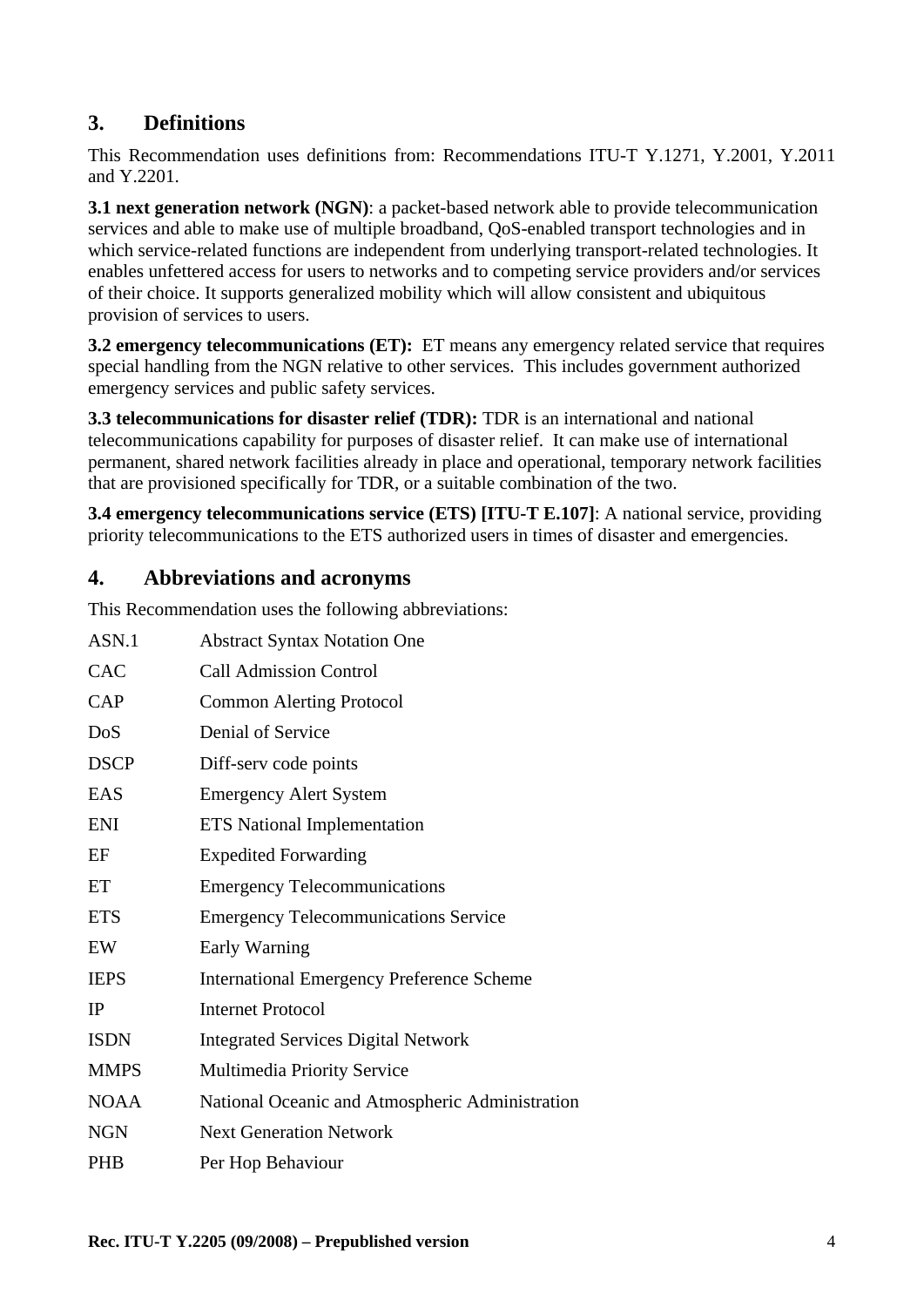| <b>PIN</b>      | <b>Personal Identification Number</b>                        |
|-----------------|--------------------------------------------------------------|
| <b>PLMN</b>     | <b>Public Land Mobile Network</b>                            |
| <b>PSAP</b>     | Public Safety Answering Point                                |
| <b>PSTN</b>     | <b>Public Switched Telephone Network</b>                     |
| <b>RACF</b>     | <b>Resource and Admission Control Function</b>               |
| <b>RFC</b>      | <b>Request For Comment</b>                                   |
| <b>RPH</b>      | <b>Resource Priority Header</b>                              |
| <b>RSVP</b>     | <b>Resource ReSerVation Protocol</b>                         |
| QoS             | <b>Quality of Service</b>                                    |
| <b>SAME</b>     | Specific Area Message Encoding                               |
| <b>SCF</b>      | <b>Service Control Function</b>                              |
| <b>SIP</b>      | <b>Session Initiation Protocol</b>                           |
| SS <sub>7</sub> | Signalling System No.7                                       |
| <b>SLA</b>      | Service Level Agreement                                      |
| <b>TCP</b>      | <b>Transmission Control Protocol</b>                         |
| <b>TDR</b>      | <b>Telecommunications for Disaster Relief</b>                |
| <b>UDP</b>      | <b>User Datagram Protocol</b>                                |
| <b>UN/ISDR</b>  | United Nations International Strategy for Disaster Reduction |
| VoIP            | Voice over IP                                                |
| W-CDMA          | <b>Wideband Code Division Multiple Access</b>                |
| <b>WPS</b>      | <b>Wireless Priority Service</b>                             |
| <b>xDSL</b>     | Any variant of Digital Subscriber Line                       |
| <b>XML</b>      | <b>Extensible Markup Language</b>                            |
| <b>XSD</b>      | <b>XML Schema Definition</b>                                 |

## **5. Emergency telecommunications (ET) and early warning description**

#### **5.1 General**

The following terms are used in this Recommendation:

| • emergency telecommunications           | ET         |
|------------------------------------------|------------|
| • emergency telecommunications service   | <b>ETS</b> |
| • telecommunications for disaster relief | TDR.       |
| • early warning                          | FW         |

It is essential that the different uses of these terms are agreed and understood. To that end, the following terms are used in the following manner:

• ET The umbrella term for any emergency related service that requires special handling from the NGN relative to other services.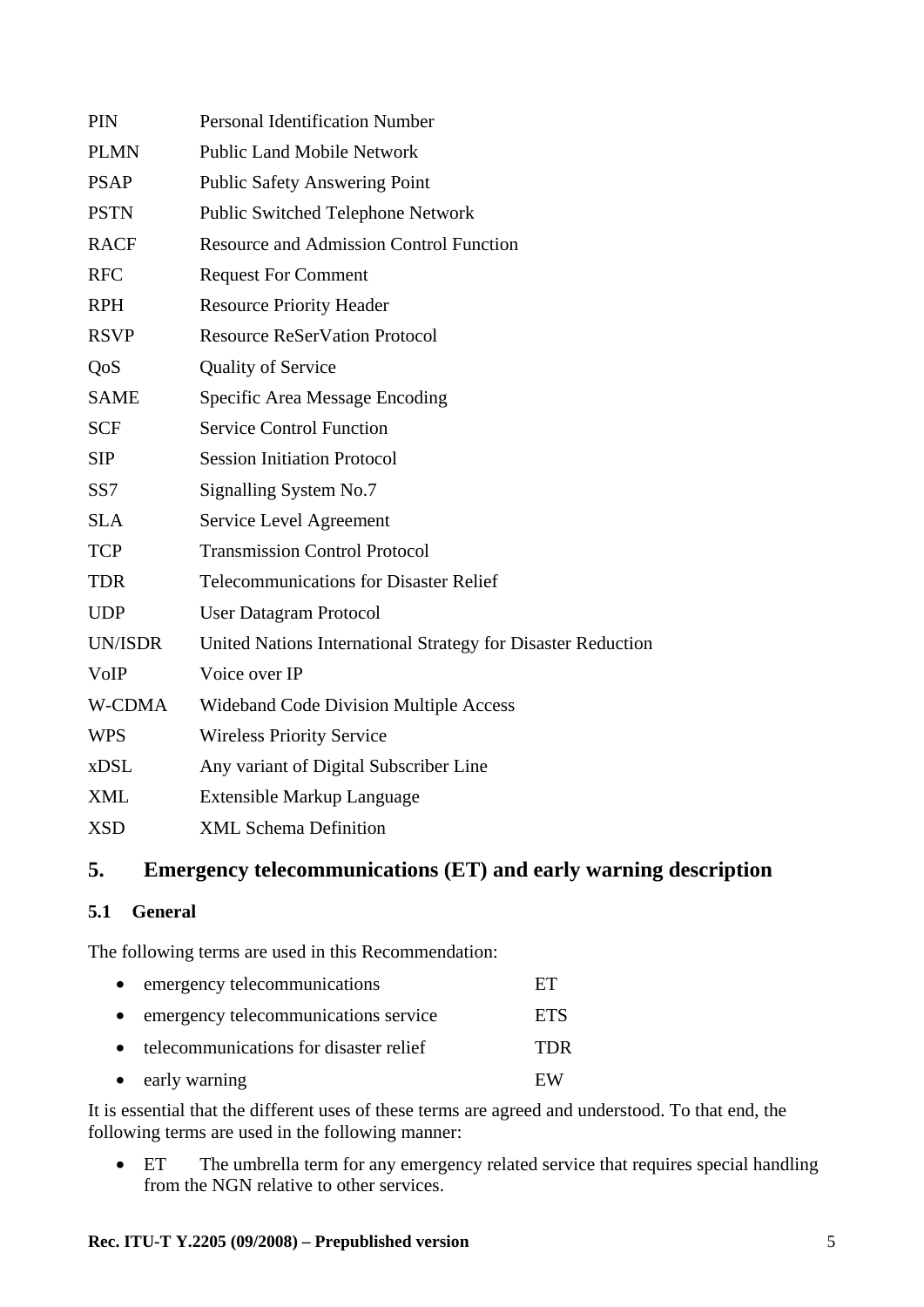- ETS The term is used as defined in [ITU-T E.107].
- TDR The generic term for a telecommunications capability used for the purposes of disaster relief.
- EW The generic term for all types of early warning systems/capabilities/services.

This arrangement forms a tree with ET at the root for all activities. The use of terms and their interrelationships is shown in Figure 1 below.



\* Including some aspects of Early Warning \*\* May also apply to authority-to-individual telecommunications

#### **Figure 1 - Terminological relationship framework for emergency telecommunications**

#### **5.2 Emergency telecommunications**

Emergency telecommunications (ET) means any emergency related service that requires special handling from the NGN relative to other services. This includes government authorized emergency services and public safety services. The following are specific example services under the umbrella of emergency telecommunications:

1. Telecommunications for disaster relief (TDR)

TDR is an international and national telecommunications capability for the purpose of disaster relief. It can make use of international permanent, shared network facilities already in place and operational, temporary network facilities that are provisioned specifically for TDR, or a suitable combination of the two.

2. Emergency telecommunications service (ETS)

ETS is a national service, providing priority telecommunications to ETS authorized users in times of disaster and emergencies. The description of ETS is specified in [ITU-T E.107]. [ITU-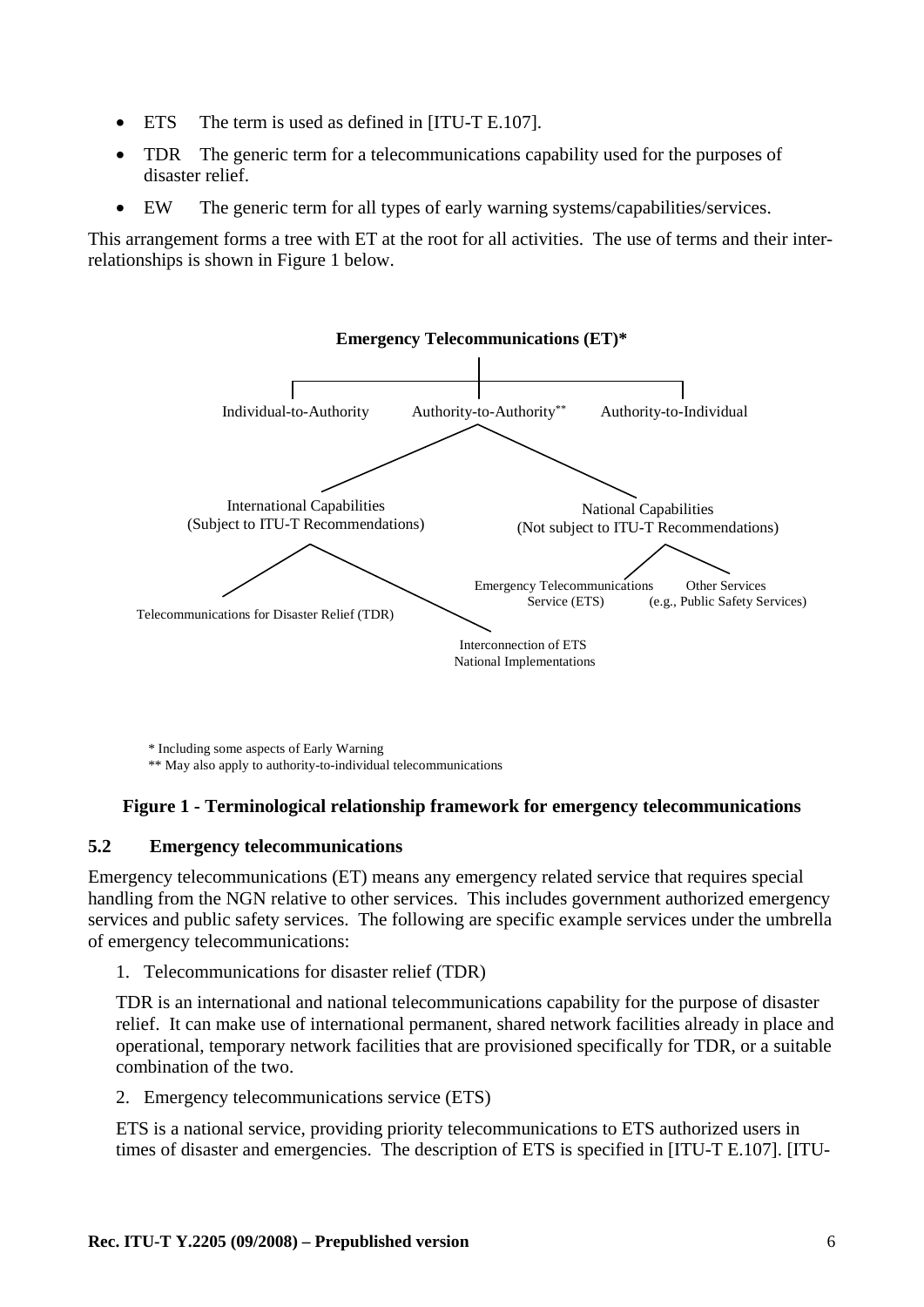T E.107] provides guidance that will enable telecommunications between one ETS national implementation (ENI) and other ENI(s) (authority-to-authority).

3. National/Regional/Local emergency and public safety services

Other examples of ET are national/regional/local emergency and public safety services. These are specialized services for national/regional/local emergencies and public safety. These emergency services are national/regional/local specific and are subject to national/regional standardization.

## **5.3 Early warning**

The United Nations International Strategy for Disaster Reduction (UN/ISDR) in a September 2006 report (Reference Bibliography) to the United Nations Secretary General on a "Global Survey of early warning Systems" defines early warning as "the provision of timely and effective information, through identified institutions, that allows individuals exposed to a hazard to take action to avoid or reduce their risk and prepare for effective response". This UN report provides an assessment of capabilities, gaps, and opportunities towards building a comprehensive global early warning system for all natural hazards.

## **6. General considerations for emergency telecommunications and early warning**

Prior to the development of [ITU-T Y.1271], the requirements for emergency telecommunications capabilities primarily related to circuit-switched networks such as the public switched telephone network (PSTN).

These requirements were based on and took advantage of certain characteristics of circuit-switched networks. For example:

- admission control utilizing a tight coupling between signalling and media resources;
- all media traffic requiring uniform bandwidth delivered at a constant bit rate;
- per flow reserved bandwidth;
- separation of control and data traffic.

These characteristics are not necessarily found in current best-effort packet-switched networks where:

- packet switched networks tend to rely on sharing resources and using queues to help compensate for bursty traffic – the combination generally realized as best effort service.
- admission control may be difficult many applications do not signal their bandwidth requirements, and there is a decoupling of signalling and media;
- applications/services have variable bandwidth requirements and may send data using dynamically adjusted rates;
- different packet flows share statistically multiplexed bandwidth;
- resource control and data traffic may share the same resources in the network.

In packet-switched NGN, packets may still contend for available bandwidth, unless special measures are applied. At a pure transport level, packets cannot easily be refused or flow-controlled. Additionally, traffic engineering of a packet based network is significantly different from a circuit-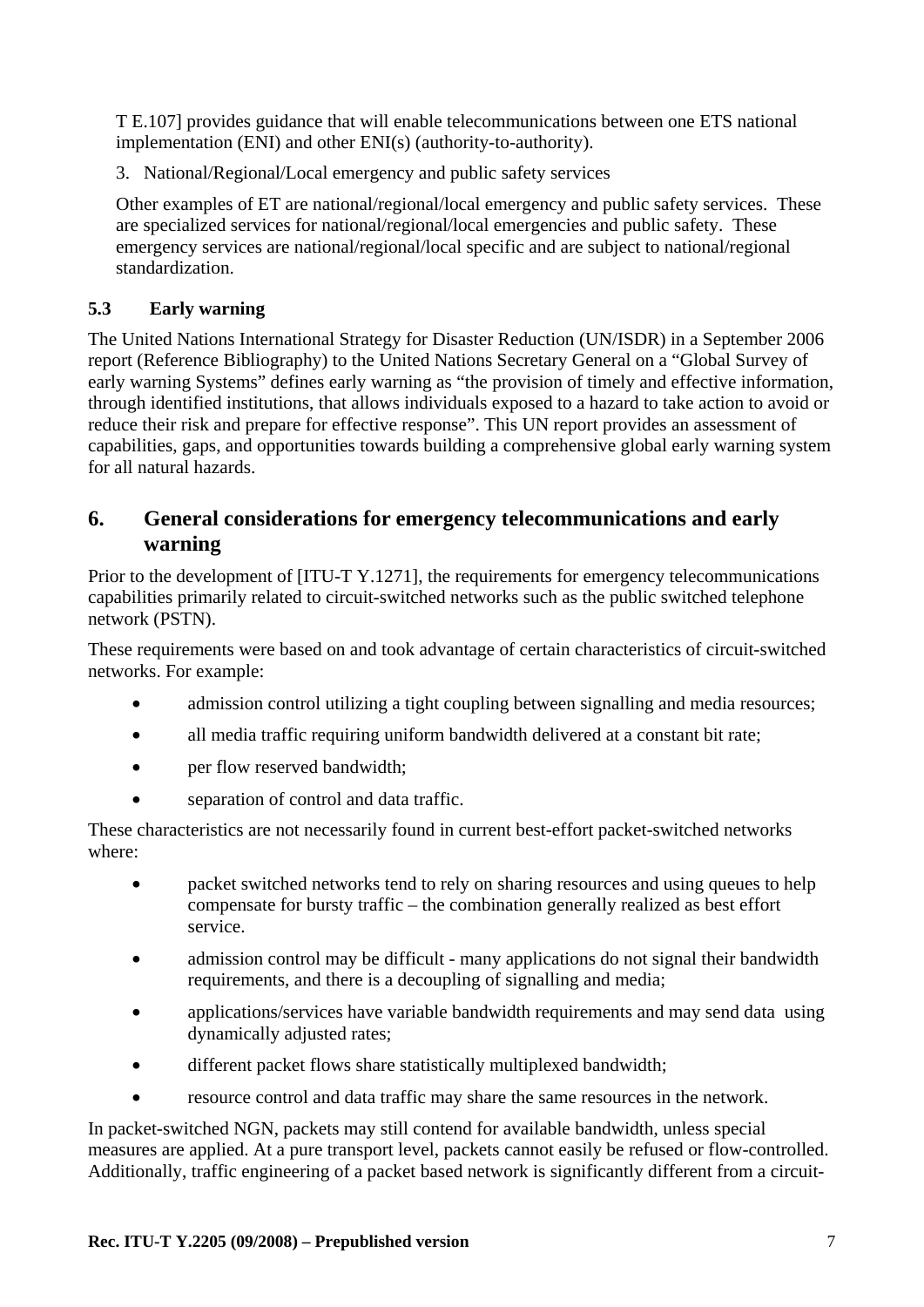switched network with regard to standard and universally accepted approaches. A given "flow" of packets can be affected by other flows of packets using a shared resource, unless special measures available in an NGN are utilized appropriately. On the other hand, the separation between service and transport in an NGN may be advantageous for provisioning of more flexible and diverse emergency capabilities.

These conditions mean that the provisioning of emergency telecommunication capabilities is not entirely straightforward, obvious or simple, nor can simple transposition from the circuit-switched world be affected. Other detailed differences between circuit-switched and packet-switched networks, and between different packet technologies, will affect the provisioning and fulfilment of the various requirements specified in [ITU-T Y.1271].

Thus, the intent of this Recommendation is to indicate what features and mechanisms of an NGN may be used to facilitate the requirements of emergency telecommunications and some aspects of early warning.

## **7. General functional requirements and capabilities**

Functional requirements and capabilities include those specified in [ITU-T Y.1271] and [ITU-T Y.2201] for release 1 NGN, and in addition those detected from the UN Global Survey on Early Warning Systems with relevance to NGN development [b-UN Global Survey].

#### **7.1 Emergency telecommunications**

Table 1 lists the emergency telecommunications functional requirements and capabilities.

#### **Table 1 Emergency telecommunications functional requirements and capabilities list**

| <b>Emergency telecommunications</b><br>functional requirements and capabilities                            |  |  |
|------------------------------------------------------------------------------------------------------------|--|--|
| Enhanced priority treatment                                                                                |  |  |
| Secure networks                                                                                            |  |  |
| Location confidentiality                                                                                   |  |  |
| Restorability                                                                                              |  |  |
| Network connectivity                                                                                       |  |  |
| Interoperability                                                                                           |  |  |
| Mobility                                                                                                   |  |  |
| Ubiquitous coverage                                                                                        |  |  |
| Survivability/endurability                                                                                 |  |  |
| Real-time transmission to support:<br>voice/real-time text and video/imagery(where bandwidth is available) |  |  |
| Non-real-time transmission to support:<br>messages / non-real-time streams (audio/video)                   |  |  |
| Scalable bandwidth                                                                                         |  |  |
| Reliability/availability                                                                                   |  |  |

The goal is to provide high confidence and probability that critical telecommunications will be available to perform reliably for authorized users, such as those involved in emergency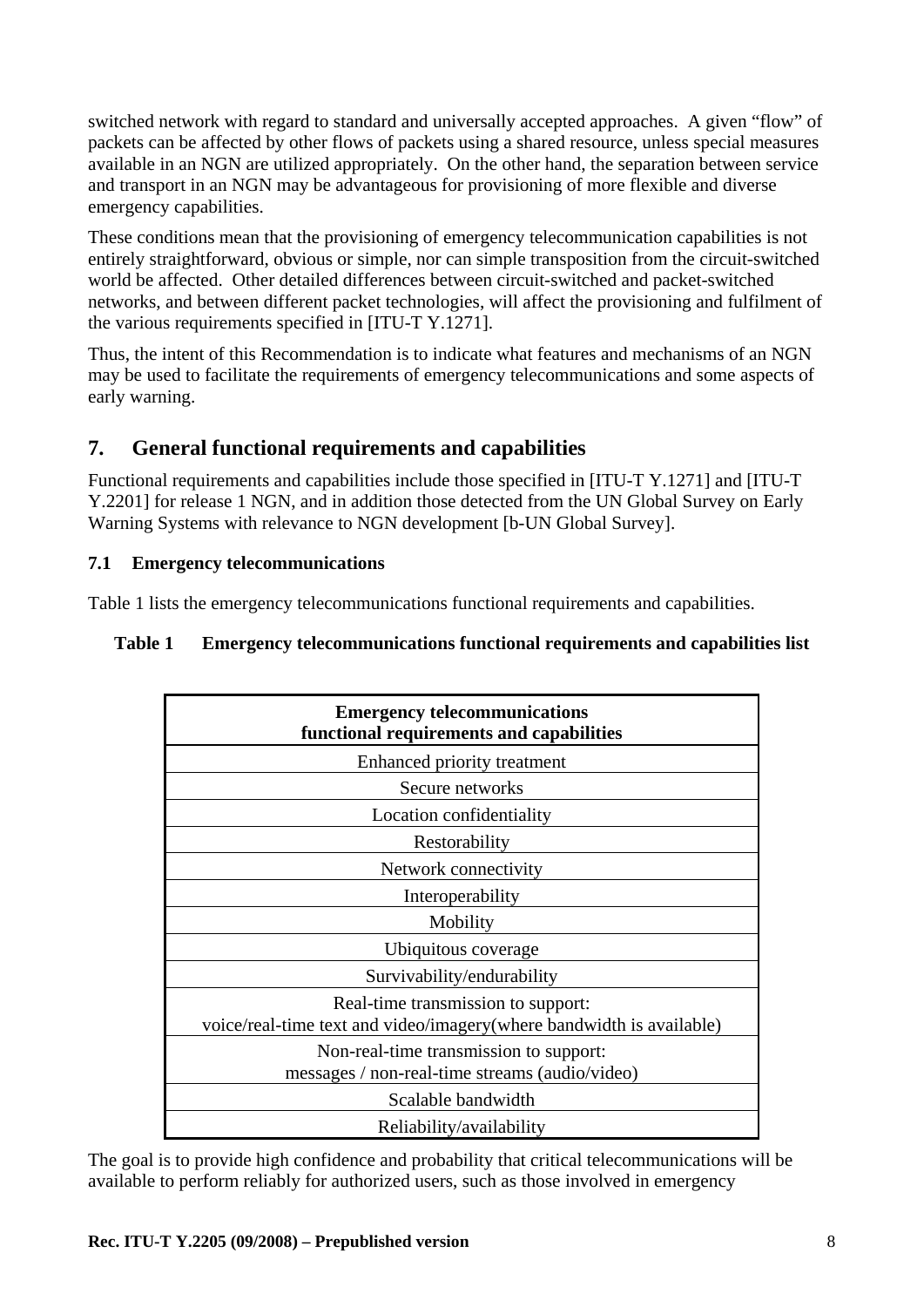telecommunications. [ITU-T Y.1271] provides "Framework(s) on network requirements and capabilities to support emergency telecommunications over evolving circuit-switched and packetswitched networks".

With respect to video and imagery, bandwidth (e.g., a form of resource) availability should be taken into consideration.

## **7.2 Early warning**

Some objectives for early warning systems in the context of the NGN are to*:* 

- have continuously operating capabilities and be operational, robust, available every minute of every day;
- provide warning messages only to those possibly affected by an impending disaster;
- provide the needed telecommunication capabilities to transmit real-time (e.g., seismic and sea-level data information);
- be based on internationally agreed standards;
- ensure that only authorized messages are sent;
- prevent untargeted and unnecessary messages. (e.g., messages sent to the wrong people and/or messages that do not contain useful viable information).

Additional objectives may include capabilities to support the filtering of messages so that these reach a select:

- group of users;
- regions, etc.

(e.g., a form of "cell broadcasting")

## **8. Mechanisms and capabilities supporting emergency telecommunications in NGN**

## **8.1 General**

The separation of service/application control from transport, which allows both application services and transport services to be offered separately and to evolve independently, is a key characteristic of NGN. This separation takes the form of two distinct blocks or strata of functionality. The transport functions reside in the transport stratum and the service control functions related to applications, such as telephony, reside in the service stratum. In general, each stratum will have its own set of roles, players and administrative domains (see [ITU-T Y.110]. The roles involved in service(s) provisioning are independent from those involved in transport connectivity provisioning. Each stratum can be treated separately from a technical point of view. The resource and admission control functions (RACF) is the arbitrator between these strata for QoS-related reservation (and negotiation) in the NGN architecture. [ITU-T Y.2111] specifies the functional architecture and requirements for the resource and admission control functions in Next Generation Networks, which may involve a variety of access and core transport technologies and multiple domains. The RACF QoS-related decisions are based upon SLAs, service priority, user profiles, network operator policy rules and resource availability for both access and core networks. Emergency telecommunications users are required to be identified and given priority for admission control by the RACF once authenticated and authorized.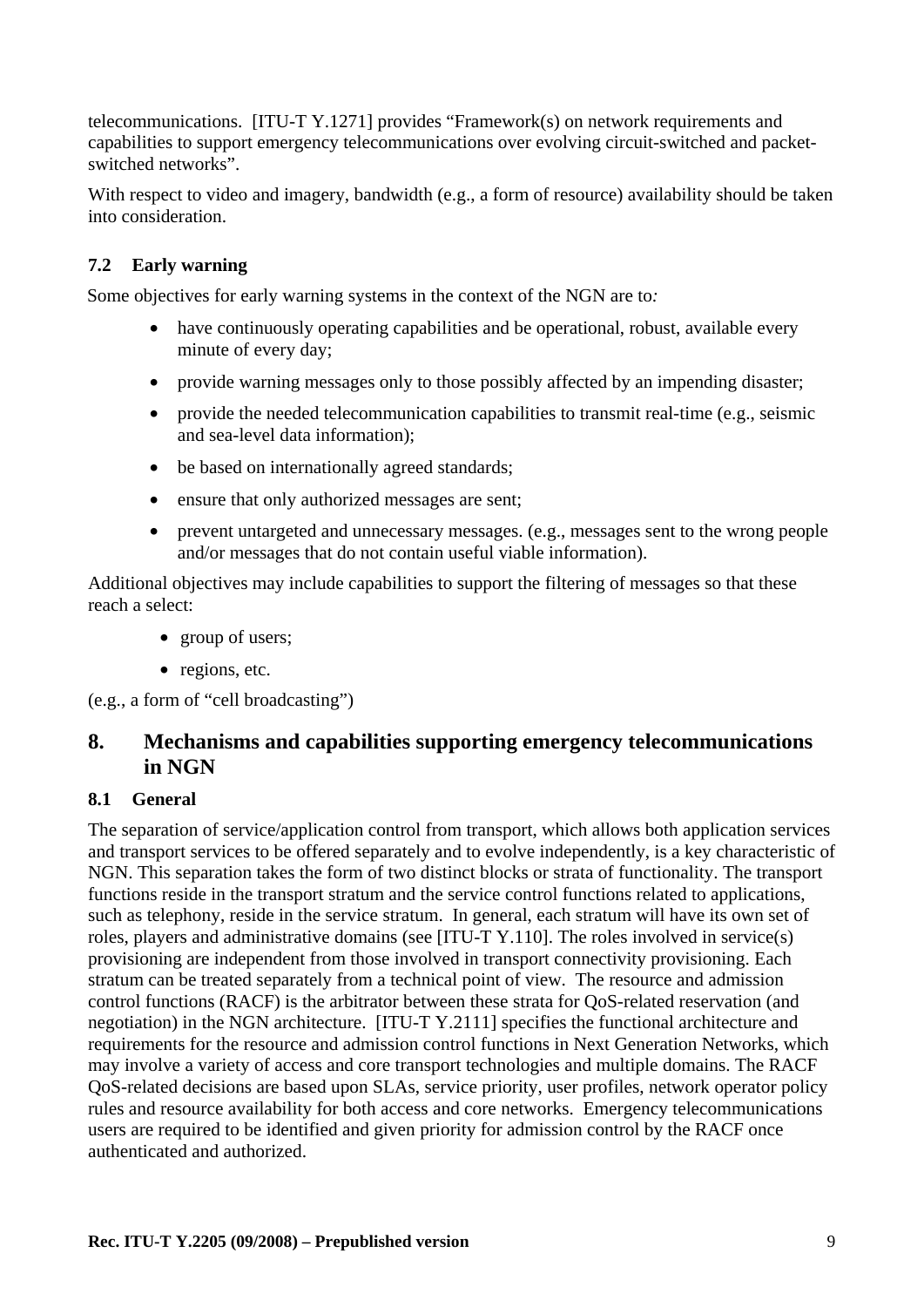If emergency telecommunications traffic is to be distinguished from normal traffic within the NGN, then appropriate distinguishing labels, also known as markers, are required to be available. The term (traffic) marking is used in this context.

In the edge-to-edge (i.e., access and core network segments) multi-layered (i.e., transport and service strata) NGN protocol architecture, labels may exist in various forms at the different protocol layers both vertically (i.e., interactions between different protocol layers) and horizontally (i.e., interactions between communicating network elements). Labels can be carried in signalling packets, and/or included within the header of a data packet to identify and mark emergency telecommunication calls/sessions. The labels used to identify and mark emergency telecommunications calls/sessions and/or traffic are protocol specific. To achieve specialized (e.g., priority/preferential) treatment end-to-end for all aspects of the Emergency Telecommunication call/session (i.e., call/session control, bearer traffic and management) appropriate mapping and interworking between the labels used in the different protocols are required. For example, the SIP resource priority header information used in the control layer to identify priority call/session could be mapped to the appropriate diff-serv code points (DSCPs) to mark the emergency telecommunications traffic in the IP network layer. Similarly, the diff-serv code points (DSCPs) at layer 3 could be mapped to the specific VLANs or Ethernet priority parameters at layer 2 in the transport protocol. SIP is specified in [IETF 3261] and its updates [b-IETF 3265], [b-IETF 3853], [b-IETF 4320], [b-IETF 4916], [b-IETF 4032], and [b-IETF 5027].

In the service stratum, services tend to use a specific and designated set of protocols. Thus, the techniques that can be leveraged for specific emergency telecommunications services will vary according to the services under consideration and the capabilities of the particular service-related protocol(s) in question.

In the transport stratum, the Internet protocol (IP) may be used. The exact composition of the underlying IP protocol stack is likely to vary from one provider to another.

Furthermore, the protocols used in local (last-mile) access infrastructures may be different from those used in core infrastructures. Local access infrastructures could be wired (i.e., fixed access), wireless, or a combination of these two technologies.

Thus, a given end-to-end path for an emergency telecommunications call/session can traverse a wide range of transport technologies.

Later clauses will outline the various features and/or capabilities of particular technologies that can be leveraged to facilitate the requirements of emergency telecommunications.

Since the transport stratum may use the IP (and a number of related protocols), such as TCP or UDP defined by the IETF, it is prudent to utilize applicable IETF-defined capabilities in respect of its usage for support of emergency telecommunications as applicable. These will be discussed in later clauses.

It is important to make a distinction between the specifications (RFCs) developed by the IETF, and their deployment in the Internet, and/or an NGN context. In both cases, the actual specifications used will depend on what the particular provider concerned has deployed. However, since the Internet is outside the scope of the ITU-T, no assumptions can be made about the quality of service or capabilities of Internet-based paths, as explained in [b-IETF 4190]1 On the other hand, more

 $\overline{a}$ 

 $1$  [b-IETF 4190] states:

 <sup>&</sup>quot;A constant fixture in the evolution of the Internet has been the support of Best Effort as the default service model", and;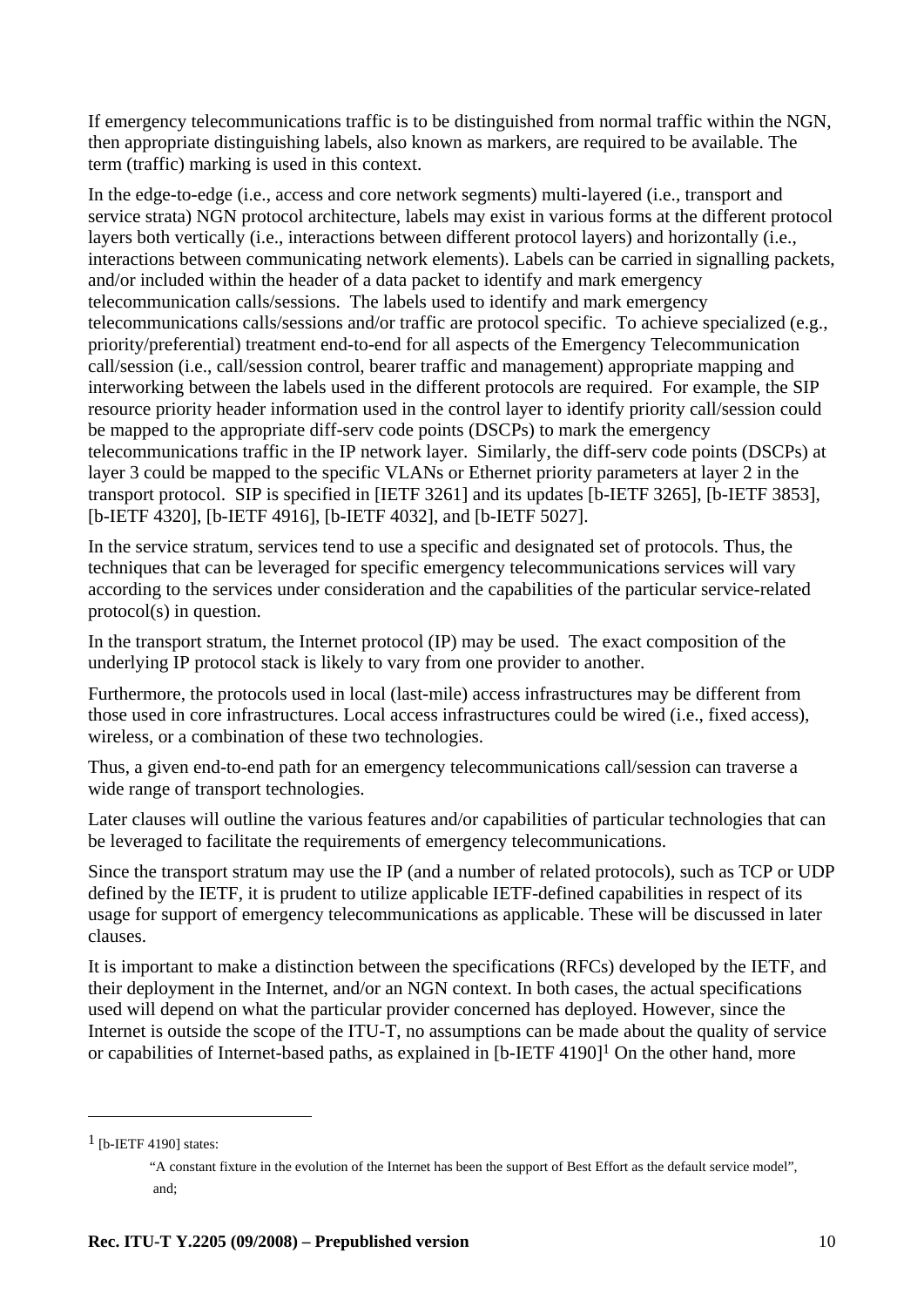stringent requirements for international emergency telecommunications in IP-based NGNs are within the scope of the ITU-T and may be proposed in ITU-T Recommendations for use by NGN providers.

[IETF 4542] describes possible solutions for the "Internet Emergency Preference Service". Many of the concepts outlined therein apply to ETS in the context of NGN.

In a NGN where the service and transport stratum are independent, it follows that the following factors influence the success of an emergency telecommunication:

- i) identification and marking of the emergency telecommunication traffic;
- ii) admission control policy;
- iii) bandwidth allocation policy;
- iv) authentication and authorization of bona-fide emergency telecommunications users.

#### **8.1.1 Priority treatment**

In general, priority treatment is the key to providing emergency telecommunications, which by definition have to be considered more important than ordinary telecommunication services. When ordinary services consume the vast majority of finite network resources, emergency telecommunications is forced to compete for these same finite resources, and can be adversely affected. Therefore, some means of giving priority treatment for emergency services over ordinary telecommunication services should be devised. Primarily, this means:

- a) Recognizing the authorized emergency telecommunications users;
- b) Granting the authorized emergency telecommunications users service priority.

In the layered NGN architecture as defined in [ITU-T Y.2012], the priority indicator sent from the service control function (SCF) to the resource and admission control function (RACF) should be capable of indicating priority levels associated with the users to allow different policies to be implemented and differentiation between multiple types of priority applications. For example, hospital personnel might be provided a user priority level below that of critical emergency relief coordinators.

#### **8.1.2 Identification, authentication and authorization, and access control**

It is necessary to prevent unauthorized access to services and resources for emergency telecommunications, such as by intruders masquerading as authorized users. Therefore, mechanisms and capabilities to authenticate and authorize access of emergency telecommunications users, devices or user and device combinations as applicable based on policy for specific service (e.g., ETS and TDR) are required to be supported.

It is necessary to identify emergency telecommunications call/session requests (e.g., by specialized dialing, input, user or subscription profiles). NGN providers should expedite the authentication of authorized emergency telecommunications users. Specific mechanisms and methods are required to be used for authentication and authorization based on policy for specific emergency telecommunications (e.g., use of personal identification number (PIN), and user and subscription profiles). Once the user, user device or user and device combination is authenticated and authorized based on the applicable policy, the emergency telecommunications call/session is required to be marked and indicated in the forward direction to subsequent networks. Also once authenticated and

 $\overline{a}$ 

 <sup>&</sup>quot;inter-domain ETS communications should not rely on ubiquitous or even widespread support along the path between the end points."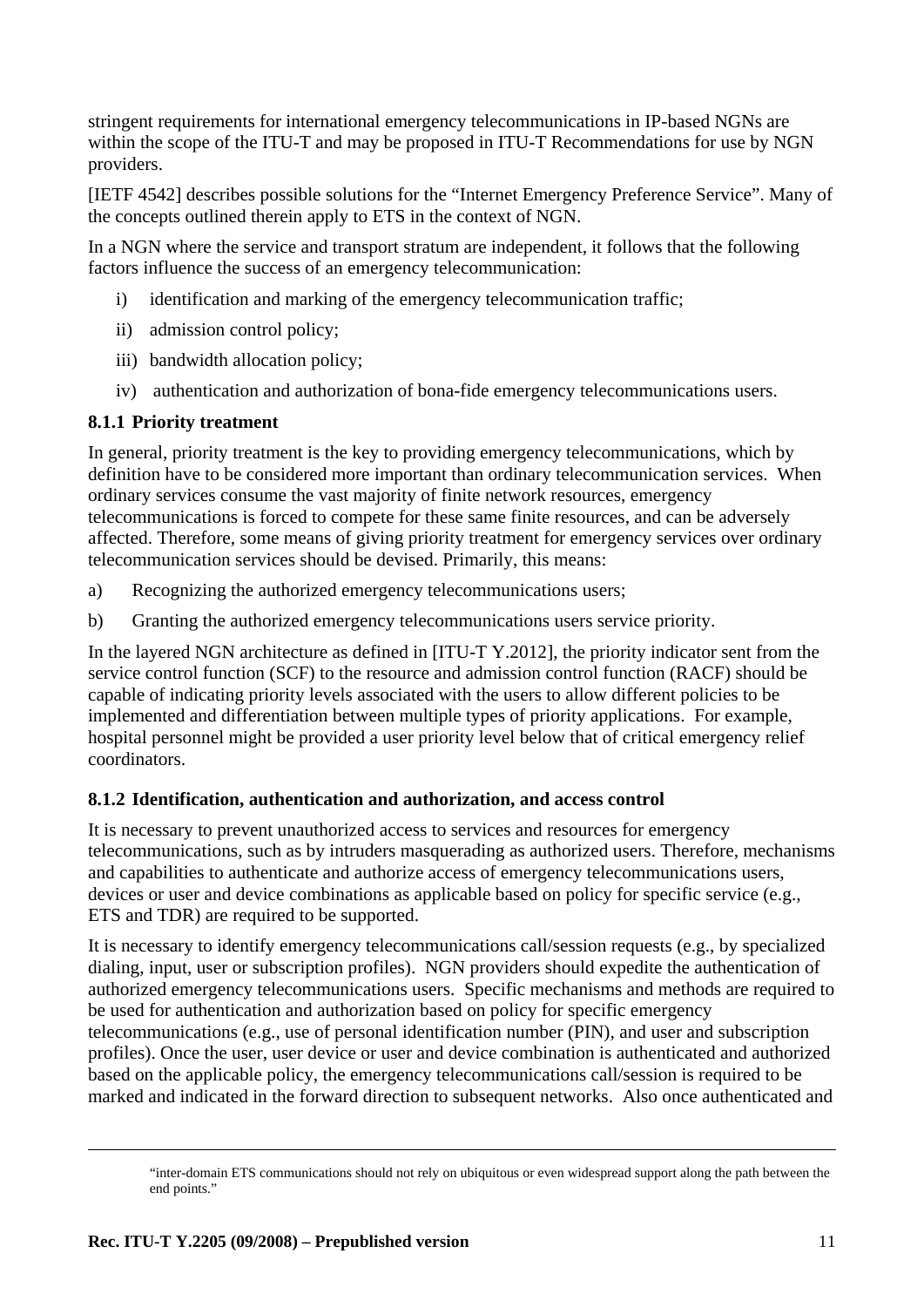authorized, priority is required to be given to all aspects of the emergency telecommunications call/session, the signalling/control, the bearer traffic, and any applicable management.

Authentication and authorization consideration is also required to be given to the handing off and receiving of emergency telecommunications calls/session between NGN providers, taking into account a multi-provider environment and separation of service control and transport. Authentication and authorization of NGN providers for handing off and receiving emergency telecommunications calls/session and traffic should be based on SLAs and applicable policy.

## **8.1.3 Admission control considerations for higher probability of admission**

One of the functions of the resource and admission control function (RACF) is supporting QoS control to include resource admission and resource reservation if desired by the service provider. As such, during times of high service demand from users, some service requests may need to be denied. If these denials do not occur, then the NGN may not fully guarantee service quality in emergency cases. The RACF QoS-related processes involve authorization based on user profiles, SLAs, operator specific policy rules, service priority, and resource availability within access and core transport. This Recommendation postulates that RACF should have the capability to prioritize service requests using service priority. (A network that simply denied authorized requests due to momentary congestion would lead to poor customer service if customers were repeatedly forced to re-submit requests.) Therefore, this Recommendation asserts that service priority is a primary factor to be considered by the scheduling method for the resource allocation queue/general admission decision. Mechanisms to enable this functionality are discussed below.

The high-level requirements of the RACF are to operate on authorized requests for QoS using user profiles and priority. One specific requirement is for admission control to make use of the service priority information for priority handling. There are various methods that can be used for resourcebased admission control service priority.

One possible method is that a higher admission threshold be provided for emergency telecommunications traffic thus allowing some additional admission for priority requests when regular requests are being denied. In affect, this method temporarily increases utilization of network resources. However, because of the large amount of NGN resources and the fact that in any appreciable time interval, some resources will naturally become available (e.g., as other sessions complete) the system will be restored to its intended operational day-to-day traffic capability. Furthermore, assuming that the amount of priority traffic is relatively small and networks seldom, if ever, operate at full 100 percent capacity, it becomes clear that the higher threshold of the admission decision for priority traffic should not pose any danger to the overall network health or QoS of other traffic.

There are reservation-based admission control systems that allow a service request only when the request for required bandwidth is successful. In this case, the method of servicing the scheduling mechanisms should consider service priority as a primary consideration.

Finally, other mechanisms to bypass admission control mechanisms are also possible (e.g., priority traffic bypassing RACF). The use of the resource reservation protocol mechanism as described in [b-IETF RSVP] is an example of such a mechanism.

## **8.1.3.1 Call admission control (CAC)**

CAC is a set of actions/policies taken by the network at call/session setup phase in order to accept or reject a service based on requested performance and priority criteria, and the availability of necessary resources.

In a traditional PSTN/ISDN, call admission control simply means whether a circuit is granted or not based on the authorization. Furthermore, allocation of a circuit by definition implies the availability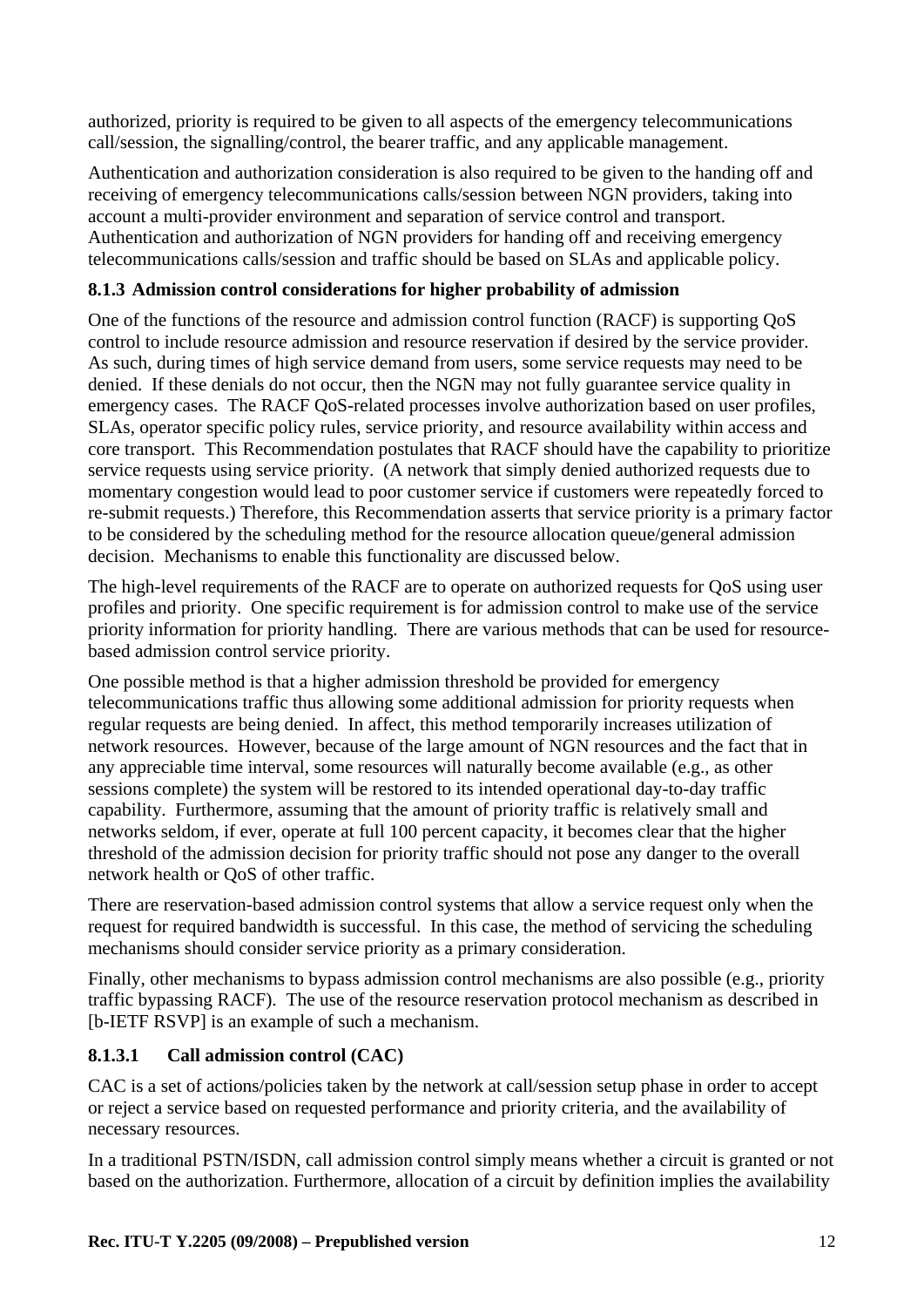of a path with the required bandwidth. Due to the availability of network state information regarding the status of individual circuits (voice-band channels), a PSTN/ISDN network can:

- a) divert emergency calls to paths specifically reserved for emergency traffic (if available);
- b) wait for a circuit to be available (trunk queuing).

Since no discrete paths or circuit state information exist in IP-based networks, authentication and authorization at the ingress to the network alone cannot ensure availability of an end-to-end path or sufficient end-to-end bandwidth for a given call/session. In an IP-based network, an ingress network element has no or little knowledge of prevailing network conditions outside its domain. Therefore, CAC at an ingress network element is insufficient to ensure availability of an end-to-end path unless augmented by additional mechanisms.

A further implication is that an egress network element has no control over or knowledge of the remote ingress network element that may be attempting to establish a call/session to it. However, in a PSTN/ISDN an egress network element is able to control a potential ingress network element, attempting to establish a call/session, via the associated signalling mechanisms.

[ITU-T Y.2171] specifies admission control priority for telecommunications services seeking entry into a network particularly during emergency conditions when network resources may be depleted. In particular, it recommends three levels for admission control priority for services seeking entry into NGN. Priority level 1 (highest) is recommended for emergency telecommunications (including ETS) over NGN. Traffic with this priority level receives the highest priority for admission to the NGN.

#### **8.2 Service stratum**

#### **8.2.1 General**

Countries have, or are developing, ETS to allow priority treatment for authorized traffic to support emergency and disaster relief operations within their national boundaries. However, there could be a crisis situation where it is important for an ETS User in one country to communicate with available users in another country. In this case, it is important for an ETS call/session originated in one country to receive end-to-end priority treatment, i.e., priority treatment in the originating country and the destination country. This may require interconnection of two ETS national implementations via an international network that either provides priority treatment capabilities, or convey the priority transparently between both countries.

The following clauses outline a number of protocol mechanisms used to signal and obtain priority treatment at the service control level in the context of a packet-based NGN. Specific applicability of these protocol mechanisms to ETS are also highlighted. These protocol capabilities are needed for international applications in the context of communications between national ETS implementations via the international network (e.g., interconnection of two ETS national implementations).

## **8.2.2 SIP Resource priority**

[IETF 4412] adds two header fields to SIP, namely the Resource-Priority and the Accept-Resource-Priority fields, and specifies the procedures for their usage. The 'Resource-Priority' header field may be used by SIP user agents, including public switched telephone network (PSTN) gateways and terminals, and SIP proxy servers to influence their treatment of SIP requests.

To provide equivalence to some existing systems, priority appropriate to several different "standardized" systems can be accommodated by identifying the "namespace" appropriate to the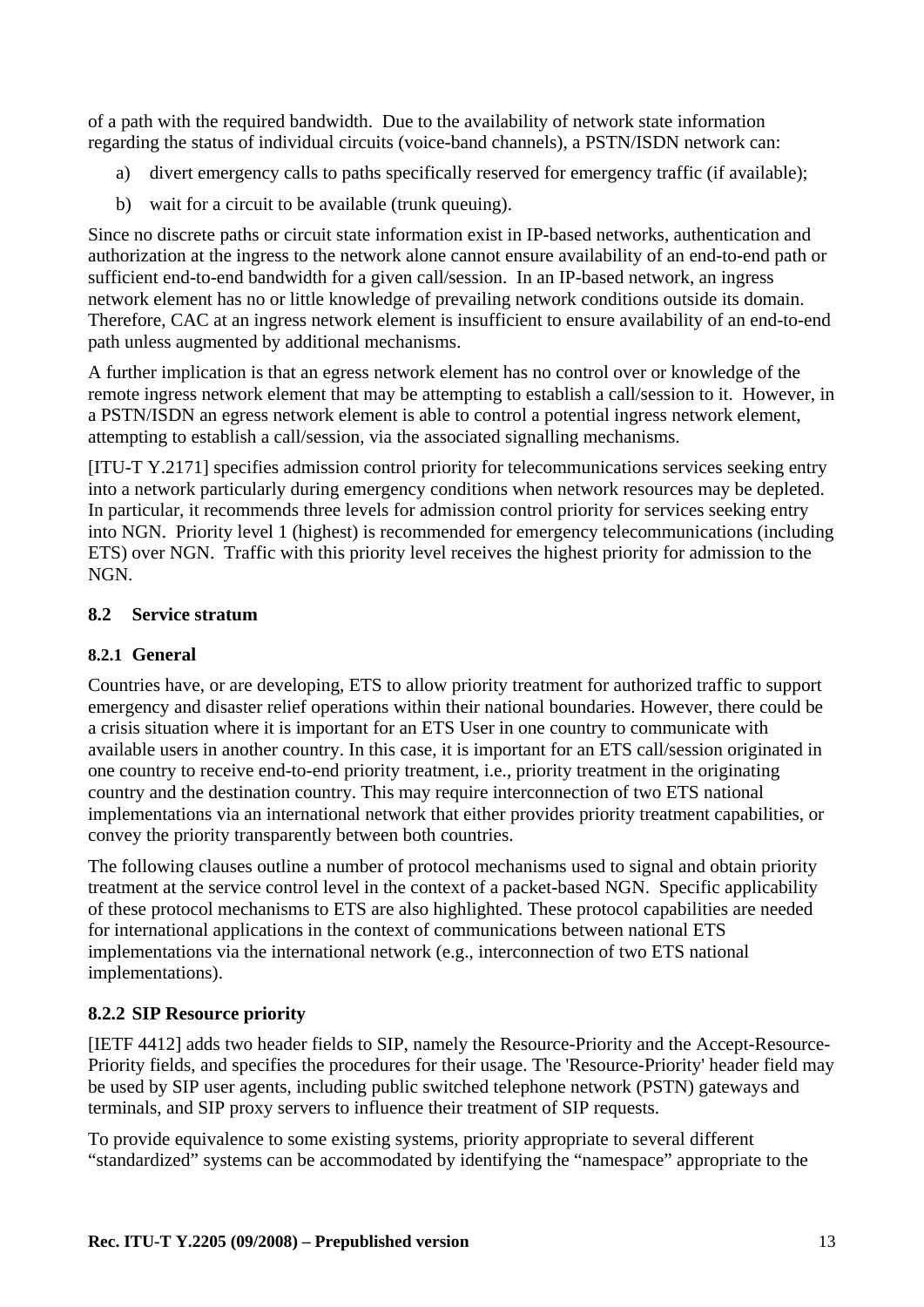particular system and the number of priority levels within that system. The following namespaces and the associated number of priority levels are identified in [IETF 4412] for use in ETS.

| Namespace | Levels |
|-----------|--------|
| ets       | 5      |
| wps       | 5      |

All ETS calls/sessions in IP environments are designated with an "ets" namespace with five priority levels that convey levels of importance in the application layer (within SIP elements). Incoming ETS calls/sessions are assigned the "ets" designation in the 'Resource-Priority' header. ETS calls/sessions are recognized by the presence of the "ets" namespace 'Resource-Priority' header value in the SIP message and accorded the "High" priority for resource reservation/assignment such that preferential treatment can be enacted in the transport layer. A similar namespace designation of "wps" accompanied by five priority levels is available for call/session allocations where resources are limited or congested, such as in radio access for wireless networks.

## **8.2.3 IEPS**

[ITU-T E.106] describes the functional requirements, features, access and the operational management of the IEPS. IEPS allows interoperability of different national implementations of priority/preference schemes, thereby providing end-to-end preferential treatment to authorized narrowband voice and data calls.

The scope of [ITU-T E.106] is framed in the context of the PSTN, ISDN or PLMN. The IEPS provides priority treatment for international telephony service for authorized users over connectionoriented telecommunications networks. Therefore, based on bilateral/multi-lateral agreement between countries/administrations, IEPS could be used in such a scenario for interconnection of ETS national implementations.

## **8.2.4 H.323 system control protocols**

This clause outlines protocols used in the H.323 system in support of priority telecommunications.

[ITU-T H.460.4] specifies the call priority designation and country/international network of call origination identification for H.323 priority calls. The H.460.4 call priority designation parameter supports both the priority call indicator and five priority levels.

[ITU-T H.248.1] defines the protocols used between elements of a physically decomposed multimedia gateway, used in accordance with the architecture as specified in [ITU-T H.323]. For government authorized emergency services (e.g., ETS), [ITU-T H.248.1] defines the IEPS call indicator and priority indicator. The IEPS call indicator carries the priority indication between the controller and gateway functions. The Priority indicator carries the priority levels between the controller and gateway functions and the H.248 Priority indicator supports 16 levels of priority. For public safety services, [ITU-T H.248.1] defines the emergency indicator for carrying the priority indication between the controller and gateway functions.

## **8.3 Transport stratum**

## **8.3.1 General**

The need for special arrangements (e.g., SLA) to handle ET in a properly engineered and dimensioned NGN is based on an assumption that the network resources are inadequate for the amount of traffic being offered to the network, and that under such conditions emergency telecommunications traffic could be rejected or significantly delayed and/or disrupted beyond the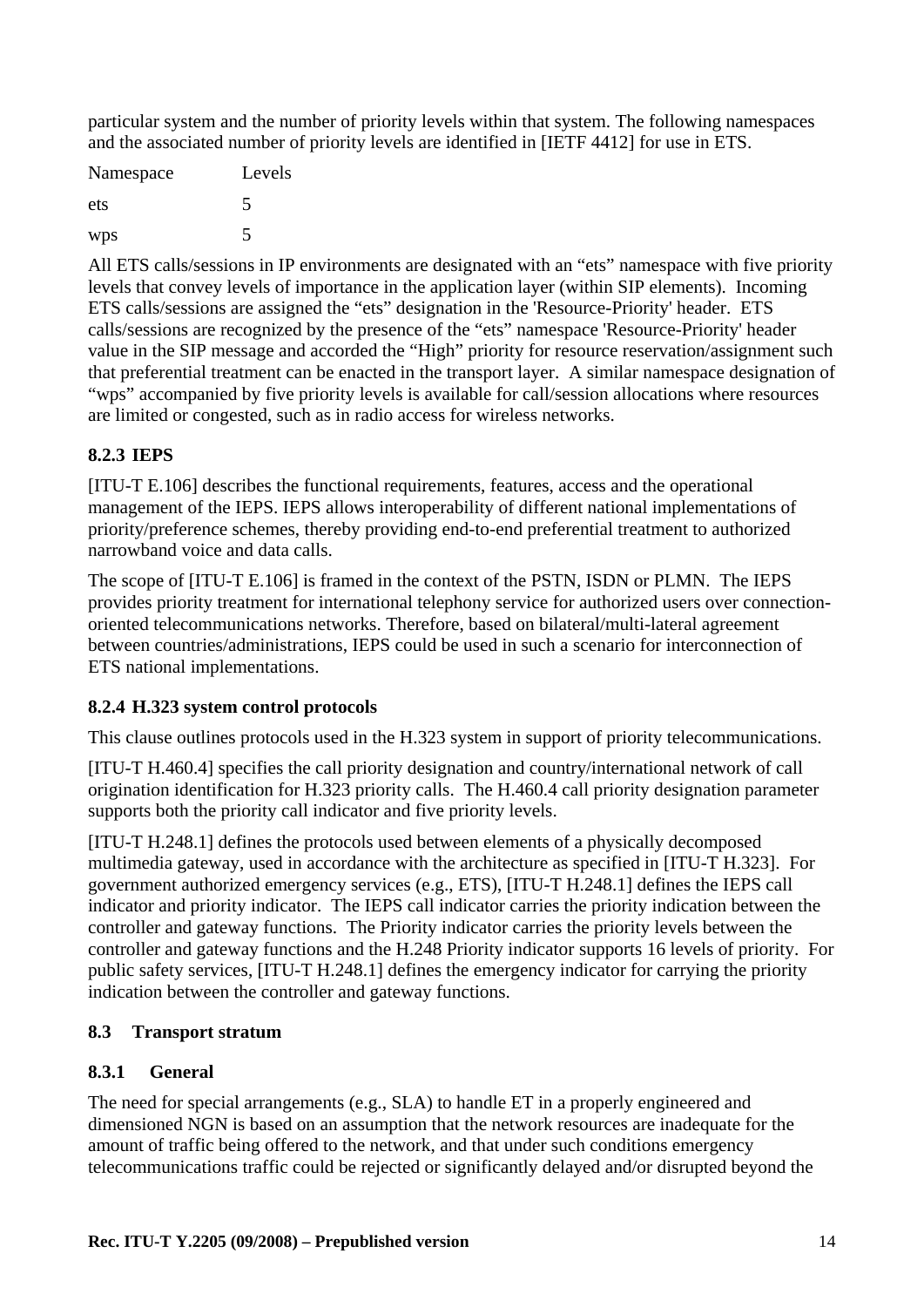point of being usable, or even be discarded. When the amount of traffic being received with a statistically engineered or best effort service model exceeds the capacity of a given receiving network element (e.g., an IP router) and/or the outgoing capacity available to the given element, the only recourse open to this network element is to discard the excess traffic. This means that emergency traffic would be discarded along with non-emergency traffic unless special preferential measures are enabled.

The technique of over-provisioning is sometimes advocated as a solution. However, overprovisioning may not be possible or practical in many cases, and more importantly, some kinds of emergencies may result from deliberate or accidental destruction/degradation of parts of the network, and thus eliminate any over-provisioned paths or elements that might normally have been available. Thus, the over-provisioning has negative impacts. If an NGN is to be capable of handling all kinds of emergencies under adverse circumstances, the availability of specific means to provide preferential treatment of emergency telecommunications traffic will be necessary.

The following clauses outline a number of mechanisms used to obtain priority treatment at the transport level in the context of a packet-based NGN.

#### **8.3.2 Bandwidth control using RSVP**

One possible feature of an IP-based network that is able to provide some (rough) equivalence to a circuit-based bandwidth allocation would be an IP-based mechanism for bandwidth allocation and reservation. This exists as a procedure defined by the IETF in its resource reservation protocol (RSVP) specified in [IETF 2205] and its updates [b-IETF 2750], [b-IETF 3936], and [b-IETF 4495].

The resource control parameterization necessary for session initiation protocol (SIP) in the service stratum to be used in conjunction with RSVP (in the transport stratum) is specified in [IETF 3312]. This permits RSVP signalling to be used before, during and/or interwoven with the SIP signalling procedures. Some examples of this are given in [IETF 4542] Appendix A. However [IETF 4542] uses the pre-emption technique.

[b-IETF RSVP] specifies RSVP extensions that can be used to support an admission priority capability at the network layer. It specifies new RSVP extensions to increase the probability of call completion without pre-emption. Engineered capacity techniques in the form of bandwidth allocation models are used to satisfy the "admission priority" required by an RSVP capable emergency telecommunications network. In particular, this document specifies two new RSVP Policy Elements allowing the admission priority to be conveyed inside RSVP signalling messages so that RSVP nodes are able to enforce selective bandwidth admission control decisions based on the call admission priority.

## **8.3.3 Queuing control using differentiated services**

[IETF 4594] outlines a recommended mapping between services classes and differentiated services code points (DSCP). Figure 3 of [IETF 4594] includes a mapping table which allocates the expedited forwarding class to telephony applications. This allows IP packets to contain a DSCP value allocated to the expedited forwarding class.

Furthermore, [ITU-T Y.1541] also recommended that voice traffic be marked (labelled) in the IP packets with the DSCP corresponding to EF. Network elements (routers) in the transport stratum receiving packets marked EF will assure timely delivery of time-critical traffic relative to non-timecritical traffic using the expedited forwarding behavior defined for the EF code point and specified in [IETF 3246].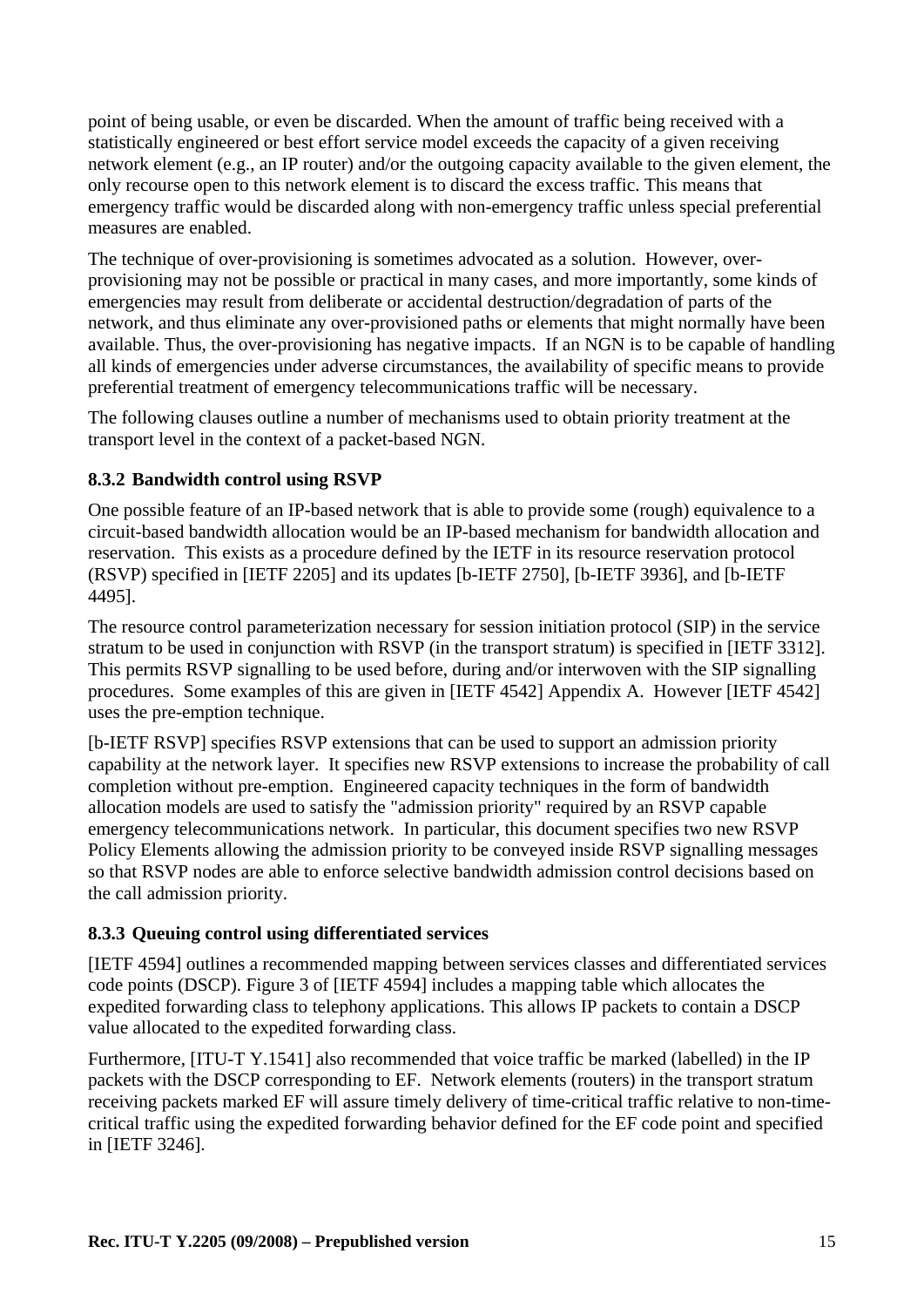However, the EF code is used for normal telephony traffic. Consequently, there may still be a need to somehow differentiate between emergency telephony traffic and non-emergency telephony traffic, see next clause.

## **8.3.4 EF DSCP for capacity-admitted traffic**

[b-IETF DSCP] allocates an EF DSCP for capacity-admitted traffic. This would permit real-time traffic conforming to the expedited forwarding per hop behaviour using a CAC procedure involving authentication, authorization, and capacity admission (see 8.3.1 and 8.3.2 above) as opposed to a class of real-time traffic conforming to the expedited forwarding per hop behaviour that has not been subject to capacity admission.

It has been proposed that the requested code point should be referred to as EF-ADMIT and assigned an appropriate value.

#### **8.4 NGN access**

#### **8.4.1 General**

There are multiple technology-dependent methods for NGN access. According to [ITU-T Y.2012] the access network includes access-technology dependent functions, e.g., for W-CDMA technology and xDSL access. Depending on the technology used for accessing NGN services, the access network includes functions related to:

- 1) Cable access
- 2) xDSL access
- 3) Wireless access (e.g., IEEE 802.11 and 802.16 technologies, and 3G RAN access);
- 4) Optical access.

To support emergency telecommunications special arrangements are also needed in the NGN access segment. The need for special arrangements is based on the assumption that in the same way that the core network resources are limited, access resources are also limited. Therefore depending on the amount of traffic being offered to the access network segment, emergency telecommunications traffic could be impacted (e.g., rejected or significantly delayed and/or disrupted beyond the point of being usable, or even be discarded).

Therefore, if the NGN is to be capable of handling all kinds of emergencies under adverse circumstances, the availability of specific means to provide preferential treatment of emergency telecommunications traffic needs to be supported in the NGN access segment. This includes, but is not limited to mechanisms and capabilities for:

- recognizing emergency telecommunications traffic;
- preferential/priority access to resources/facilities:
- preferential/priority routing of emergency telecommunications traffic;
- preferential/priority establishment of emergency telecommunications sessions/calls.

#### **8.4.2 Wireless radio access**

Wireless radio access networks is required to support specific mechanisms and capabilities to provide preferential/priority treatment to authorized emergency telecommunications calls/sessions. Technology-dependent mechanisms and capabilities may be used to provide the preferential/priority treatment. This includes, but is not limited to mechanisms and capabilities for: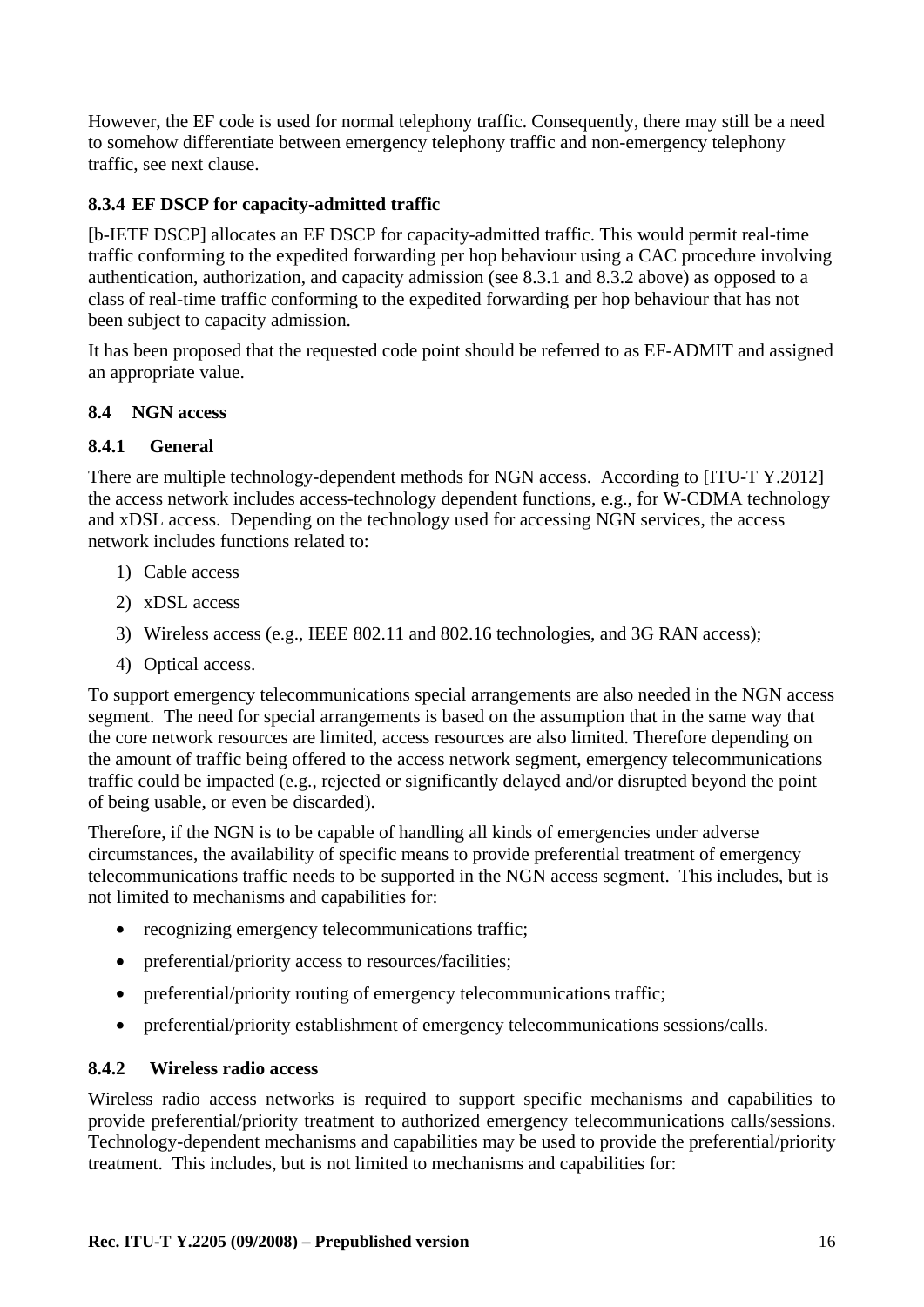- Recognizing emergency telecommunications traffic: This includes identification and marking of authorized emergency telecommunications.
- Preferential/priority access to resources/facilities: This facilitates delivering a request for emergency telecommunications to a NGN when available access resources are scarce.
- Preferential/priority routing of emergency telecommunications traffic: This may include features such as queuing for available resources, exemption from certain restrictive network management functions and reservation of some routes/paths for emergency telecommunications.
- Preferential/priority establishment of emergency telecommunications sessions/calls.

For example, 3GPP specified priority service and multimedia priority service for 3GPP systems. Priority service and multimedia priority service allow authorized users to obtain priority access to the next available radio (voice or data traffic) channels before other users during situations when congestion is blocking call attempts. Priority service supports priority call progression and call completion to support an "end-to-end" priority call from mobile-to-mobile networks, mobile-tofixed networks, and fixed-to-mobile networks. Multimedia priority service supports priority progression of multimedia sessions and completion to support "end-to-end" priority multimedia sessions, including from mobile-to-mobile networks, mobile-to-fixed networks, and fixed-to-mobile networks. Priority service and multimedia priority service for 3GPP systems is specified in [b-3GPP TS 22.153].

Similar to 3GPP, 3GPP2 specified multimedia priority service (MMPS) for 3GPP2 systems. The 3GPP2 specification for MMPS is [b-3GPP2 S.R0117-0-v1.0].

#### **8.4.3 Fixed access**

Fixed access networks are required to support specific mechanisms and capabilities to provide preferential/priority treatment to authorized emergency telecommunications calls/sessions. Technology-specific mechanisms (e.g., 802.1p with xDSL, IPCablecom, Packet Cable 2) mechanisms and capabilities may be used to provide the preferential/priority treatment. This includes but is not limited to mechanisms and capabilities for:

- Recognizing emergency telecommunications traffic: This includes identification and marking of authorized emergency telecommunications.
- Preferential/priority access to resources/facilities: This facilitates delivering a request for emergency telecommunications to a NGN when available access resources are scarce.
- Preferential/priority routing of emergency telecommunications traffic: This may include features such as queuing for available resources, exemption from certain restrictive network management functions and reservation of some routes/paths for emergency telecommunications.
- Preferential/priority establishment of emergency telecommunications calls/sessions.

For example, [ITU-T J.260] defines requirements for preferential telecommunications over IPCablecom networks. The essential aspects of preferential telecommunications over IPCablecom that [ITU-T J.260] includes grouping into two areas: prioritization and authentication. These two areas include capabilities to support telecommunications in IPCablecom that may require preferential treatment (e.g., TDR and ETS). The implementation of priority and authentication is necessary for the support of preferential telecommunications in IPCablecom networks.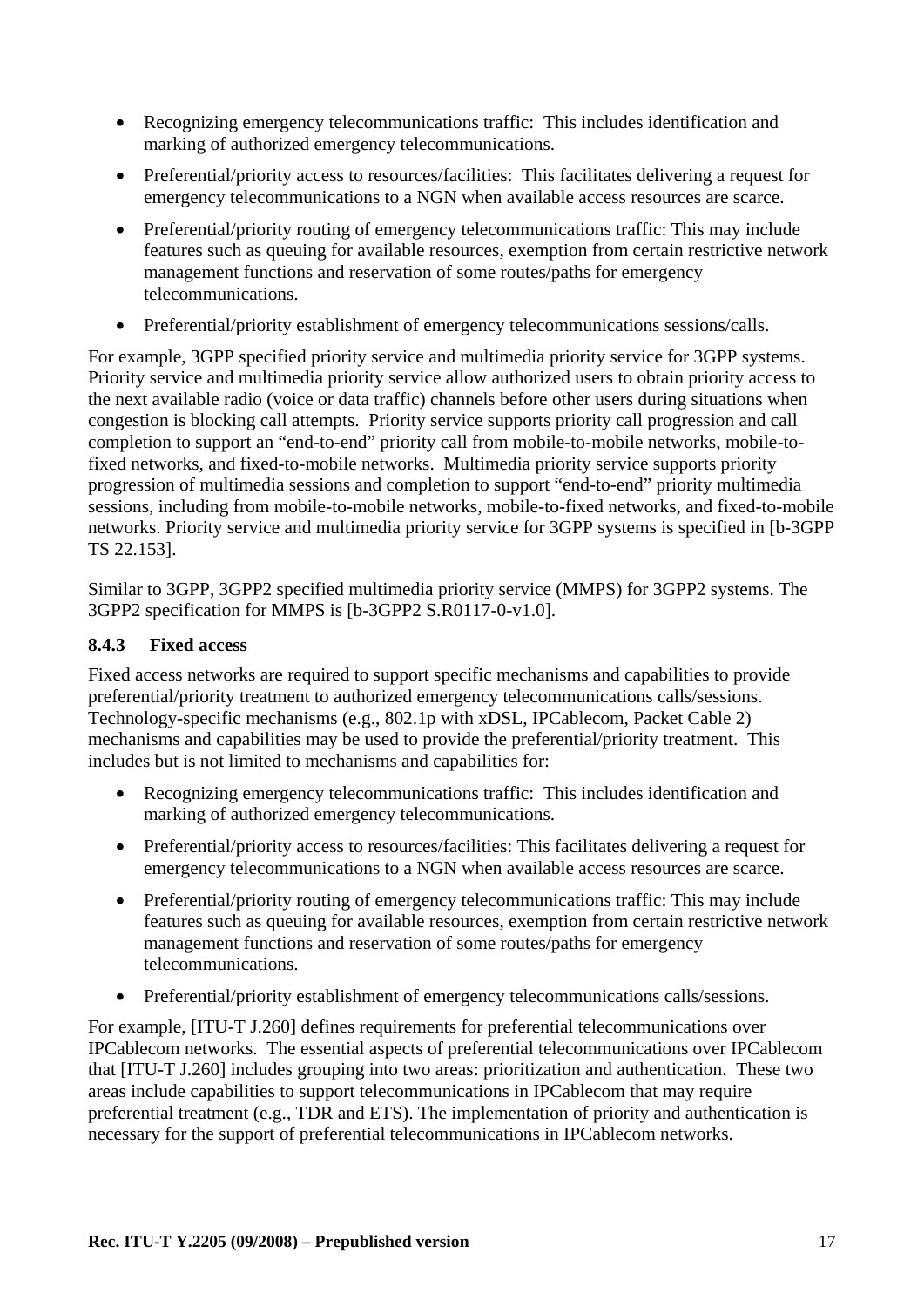## **9 Mechanisms and capabilities supporting some aspects of early warning in NGN**

#### **9.1 General**

Alert systems used for early warning may be classified as either push or pull models.

The push model relies on participants registering their contact information (e.g., an email address) to a central service. When an event occurs, these registered participants are alerted to the event with potentially more pointers to additional information. A key architectural design in this model is that a central authority determines if information is to be disseminated, and what that information entails. The strength in this model is that it takes on the burden of being active in monitoring events, thus allowing users to continue in their normal responsibilities and remain passive concerning the monitoring of potential disasters or emergencies.

The push model represents a "one" to "many" distribution mechanism, and is enabled at both the service and transport stratum (e.g., multicast).

The pull model is the opposite of the push model in that the former relies on a query-response exchange of information. While both models rely on registrations by individual participants, the pull model places the responsibility of monitoring and obtaining information onto the individual users. The advantage of this system is that information is only provided on an as-needed or ondemand basis.

In summary; alert systems use existing applications and underlying capabilities found in IP-based networks. The addition of pull or push helps make these systems more symbiotic to the needs and expectations of users. The application of each type of alert system can also be used in tandem: the Push model can provide periodic automated monitoring and notification, and the pull model can be used to obtain on-demand specific information.

For examples of push and pull, see Appendix II.

#### **9.2 Common alerting protocol (CAP)**

This clause describes the common alerting protocol (CAP) specified in [ITU-T X.1303] that can be used to support early warning applications.

[ITU-T X.1303] specifies a general format for exchanging all-hazard emergency alerts and public warnings over all kinds of networks. CAP allows a consistent warning message to be disseminated simultaneously over many different warning systems, thus increasing warning effectiveness while simplifying the warning task. CAP also facilitates the detection of emerging patterns in local warnings of various kinds, such as might indicate an undetected hazard or hostile act. CAP also provides a template for effective warning messages based on best practices identified in academic research and real-world experience.

The CAP provides an open, non-proprietary message format for all types of alerts and notifications. It does not address any particular application or telecommunications method. The CAP format is compatible with emerging techniques, such as web services and the ITU-T fast web services, as well as existing formats including the specific area message encoding (SAME) used for the United States' National Oceanic and Atmospheric Administration (NOAA) Weather Radio and the Emergency Alert System (EAS), while offering enhanced capabilities that include:

- flexible geographic targeting using latitude/longitude shapes and other geospatial representations in three dimensions;
- multilingual and multi-audience messaging;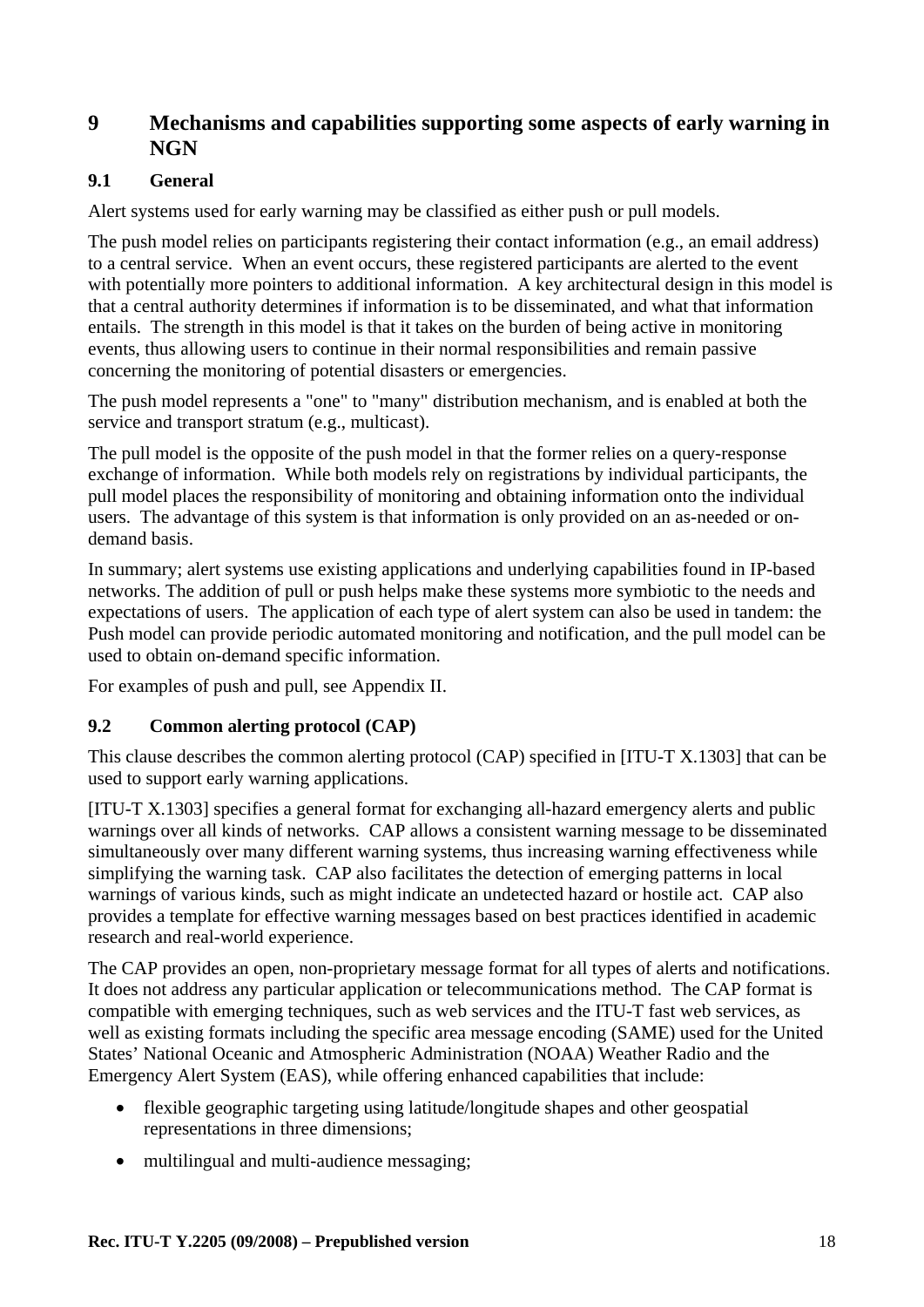- phased and delayed effective times and expirations;
- enhanced message update and cancellation features;
- template support for framing complete and effective warning messages;
- compatibility with digital encryption and signature capability; and,
- facility for digital images and audio.

CAP provides reduction of costs and operational complexity by eliminating the need for multiple custom software interfaces to the many warning sources and dissemination systems involved in allhazard warning. The CAP message format can be converted to and from the "native" formats of all kinds of sensor and alerting technologies, forming a basis for a technology-independent national and international "warning internet".

The CAP specified in [ITU-T X.1303] is technically equivalent and compatible with the OASIS common alerting protocol, V1.1 standard. [ITU-T X.1303] provides an equivalent ASN.1 specification that permits a compact binary encoding and the use of ASN.1 as well as XML schema definition (XSD) tools for the generation and processing of CAP messages. This Recommendation enables existing systems, such as H.323 systems, to more readily encode, transport and decode CAP messages.

# **10 Service restoration priority**

In the event of a network failure or outage, critical services (e.g., emergency services) can be interrupted and may need a higher probability of successful restoration over other services. [ITU-T Y.2172] specifies three levels for restoration priority for services in NGN. It allows for such priority classifications to be used in signalling messages such that the service in question can get call/session setup with the desired restoration priority, thus allowing critical services to have a higher probability of successful restoration over other services.

# **11. Security**

The network elements, systems, resources, data, and services used to support emergency telecommunications can be targeted for cyber attacks. The integrity, confidentiality, and availability of emergency telecommunications, especially when under attack, will depend on the security services and practices implemented in the NGN and on the security capabilities (e.g., user authentication and authorization functions) implemented as part of the application service for emergency telecommunications. General guidelines to consider for emergency telecommunications security planning includes (but is not limited to):

- All aspects of emergency telecommunications including the signalling and control, bearer/media, and management related data and information (e.g., user profile information) needs to be protected against security threats. Security threats to emergency telecommunications could occur at various layers (e.g., transport, service control or service support) and in the different network segments (i.e., access, core network, and interconnection interfaces).
- Establishment and enforcement of security policies and practices that are specific to emergency telecommunications services. Mitigation capabilities to provide protection against various security threats should be identified and implemented. Specifically, mitigation capabilities and security practices beyond those needed for general application services should be identified and implemented for emergency telecommunications. This includes security policies to protect management data and stored information (e.g., user profile information) related to emergency telecommunications.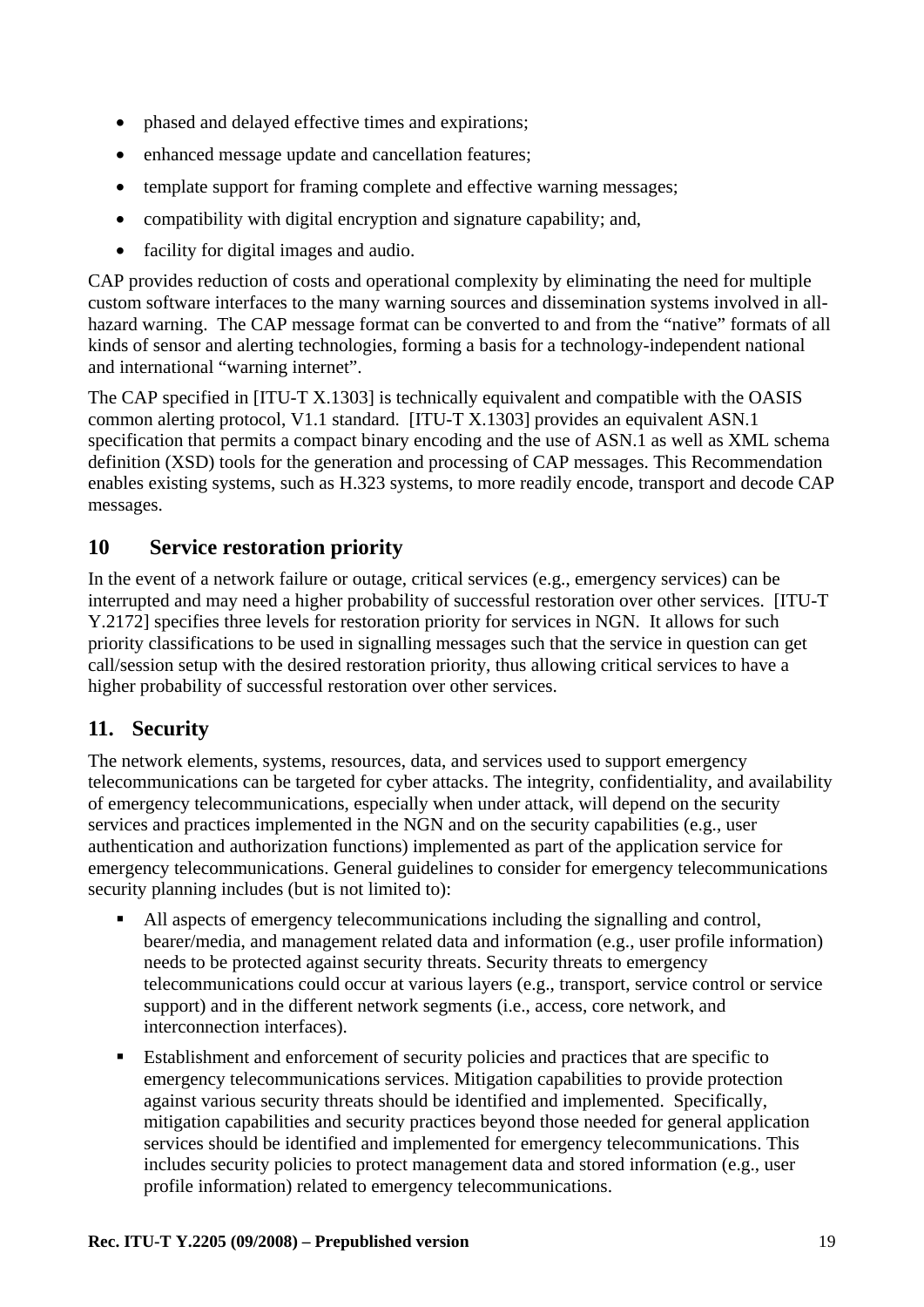- Implementation and use of procedures to authenticate and authorize users, devices or the combination of user and device to protect against unauthorized access to services, resources and information (e.g., user information in authentication servers and management systems) associated with emergency telecommunications. For example, authentication and authorization functions should be implemented to prevent use of resources dedicated to emergency telecommunications by unauthorized users in order to prevent denial of service (DoS) and other types of attack.
- Responsibility within each network for security within its domain for communications that traverse multiple network provider domains so that the end-to-end communication can be secured. Since emergency telecommunications may involve communications that traverse different network provider domains of national and international networks (i.e., countries/administrations) security policy, trust relations, methods and procedures for identifying emergency telecommunications traffic, identity management and authentication of users and networks across multiple network administration domains, need establishment and implementation capabilities.

Security planning for emergency telecommunications should consider the recommendations in [ITU-T Y.2701] for NGN security. In addition, the security framework based on the following security dimensions defined in [ITU-T X.805] should also be considered:

- Access control
- **Authentication**
- Non-repudiation
- Data confidentiality
- Communication security
- Data integrity
- **Availability**
- Privacy.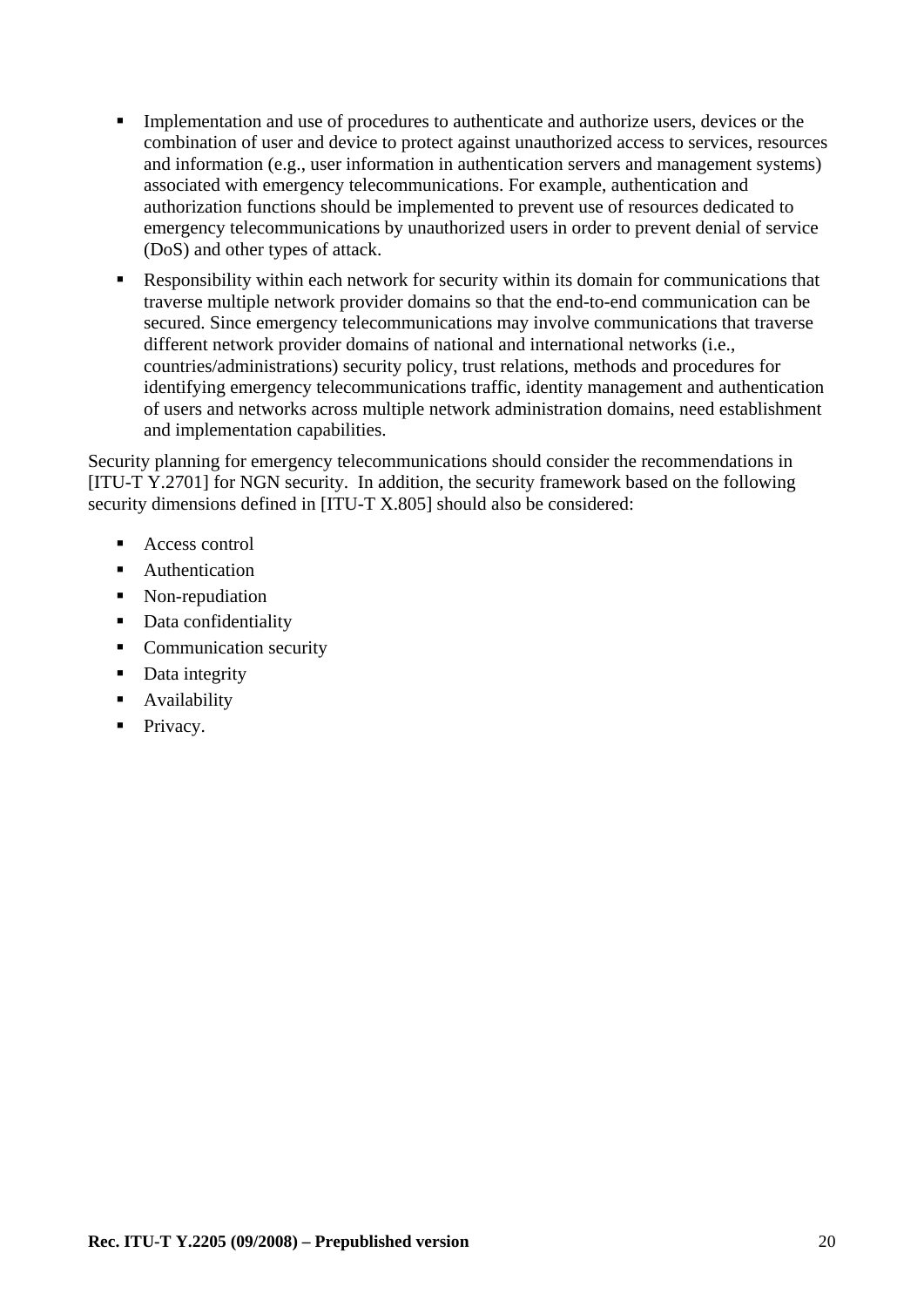#### **Appendix I - Emergency telecommunications categories**

(This appendix does not form an integral part of this Recommendation)

#### **I.1 Individual-to-authority emergency telecommunications**

An individual -to-authority emergency telecommunication is initiated from an individual using ordinary national emergency telecommunication capabilities to seek emergency assistance during an individual (personal) emergency, or even during a confined emergency situation. For example, an individual -to-authority call may involve a short dialled number (e.g., 112, 911 etc. ) that provides an individual user a connection to an emergency-answering centre. The centre can dispatch the proper responders (e.g., police, firemen, ambulance) on behalf of the calling party. There may be additional information automatically signalled to the call centre such as caller location. Such information can facilitate an even more prompt reaction since sometimes callers cannot or do not have the time or ability to provide this information themselves. This type of communication is usually a one-to-one connection where the initiator interacts primarily with the destination agency. The vast majority of such telecommunications will involve small-scale emergencies (e.g., an individual house on fire) arising from mostly uncorrelated events although large-scale events (e.g., earthquake) can result in many simultaneous correlated connections. (The term individual is meant broadly and should cover every person who needs emergency assistance (covering persons such as citizens, visitors or other inhabitants of a particular place.) The participants in emergency telecommunications can communicate with each other using multiple types of media including voice, video, real-time text and instant messaging.

#### **I.2 Individual -to-individual emergency telecommunications**

The individual -to- individual emergency telecommunications category is initiated from a person or device in the general public to an organization. For example, during and immediately after emergency situations, the public urge to communicate with each other is strong. Consequently, there is, a higher demand for individual -to-individual telecommunications at the same time telecommunication resources may be reduced due to damage stemming from emergency events. Considering all these factors, telecommunication networks can congest.

#### **I.3 Authority-to-authority emergency telecommunications**

The authority-to-authority emergency telecommunication typically involves an authorized emergency telecommunication user (or his organization) initiating action with another authorized user to : (1) facilitate emergency recovery operations (e.g., by creating emergency control centres and associated administrative controls for resource assistance from government and/or other organizations, (2) restore an essential community infrastructure (e.g., restoring essential water services, electricity, etc.), and (3) initiate measures to enable long-term full recovery (e.g., rebuilding of roads, bridges, buildings, etc.). Historically authority-to-authority (sometimes referred to as public safety telecommunications) emergency telecommunications using public networks simultaneously occur when telecommunications resources are congested due to increased individual -to-individual telecommunications.

Given the immense potential of authority- to-authority emergency telecommunications to facilitate restoring a state of normality and to avoid further risk to people or property, this emergency telecommunication category may be given priority status over other emergency telecommunication categories during times of declared emergencies or the escalations of these.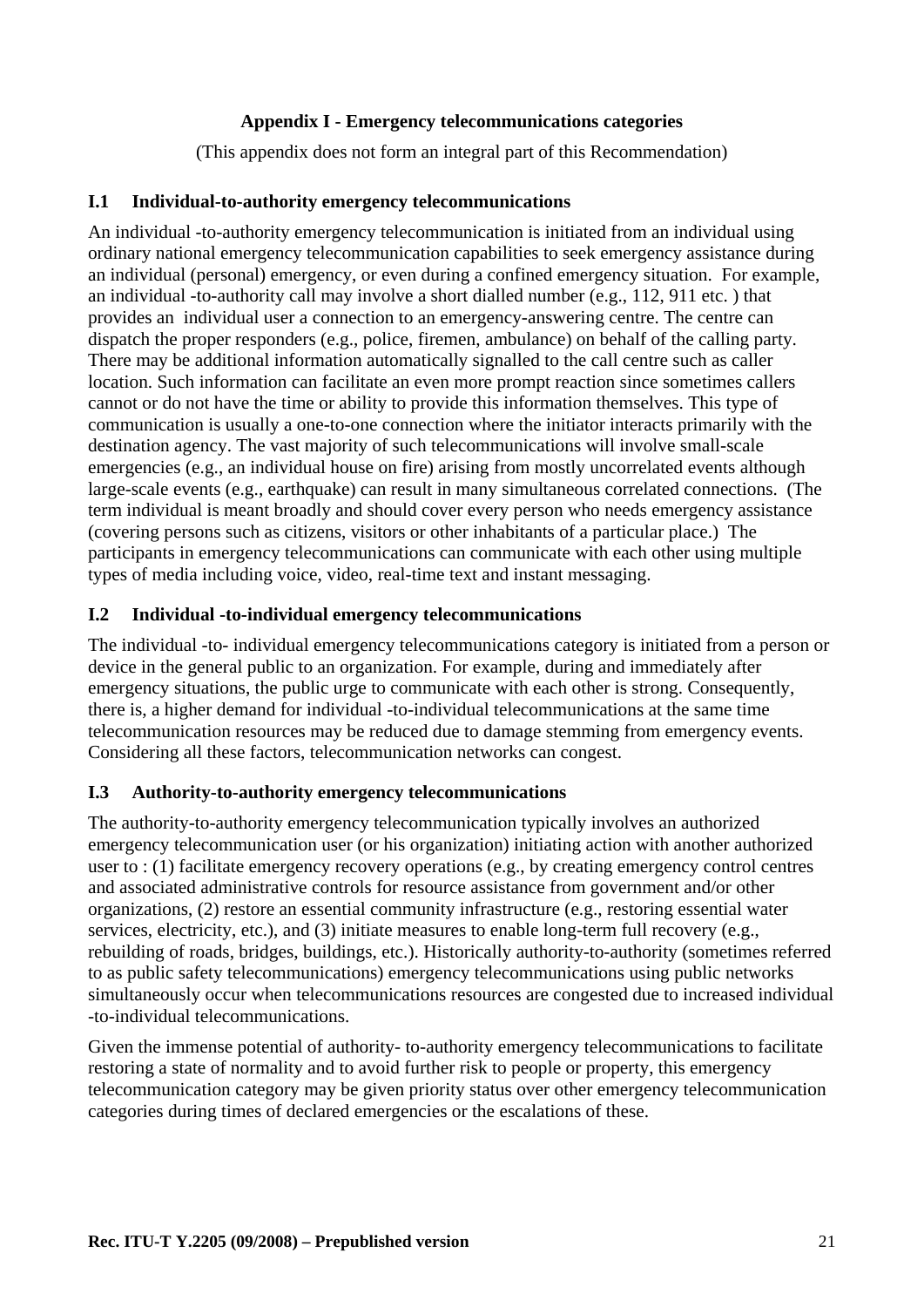#### **I.4 Authority-to-individual emergency telecommunications**

Finally, authority-to-individual emergency telecommunications (sometimes categorized as early warning systems) typically involve information intended for the public which comes from an authorized source. The content can information intended for a disaster affected community, such as safety, instructions, guidelines, advice etc. Usually, a particular telecommunication is initiated from one authorized user with many individuals as recipients.

Any-to-any: an example of an ETS from any location/device, contacting any other user (ETS or general public) through some measure of preferential support by the communication infrastructure. GETS in the PSTN is a good example, where the preferential service is not ubiquitous and is not constrained to a selective set of end-devices or destinations.

One-to-one: within the context of emergency telecommunications, this one-to-one is considered a subset of the any-to-any case. In this case, the participants are constrained to any two ETS users.

Many-to-one: one manifestation of this model is client-server architecture of the web, where any user accesses a single well-known location for information. In the PSTN, this model is realized via 911, 112, etc. systems, where sessions within a region are forwarded to a single public service access point (PSAP).

One-to-many: in this model, information is sent from one source to the set of receivers (end-users) choosing to participate in the dissemination of data. In the case of broadcast media, television and radio are excellent examples since receivers only obtain information from the channel they have selected. In the data communication model, one distinguishes one-to-many from broadcast because the latter infers that all nodes receive the message, whether they choose to or not, where as the former implies direct membership of a group.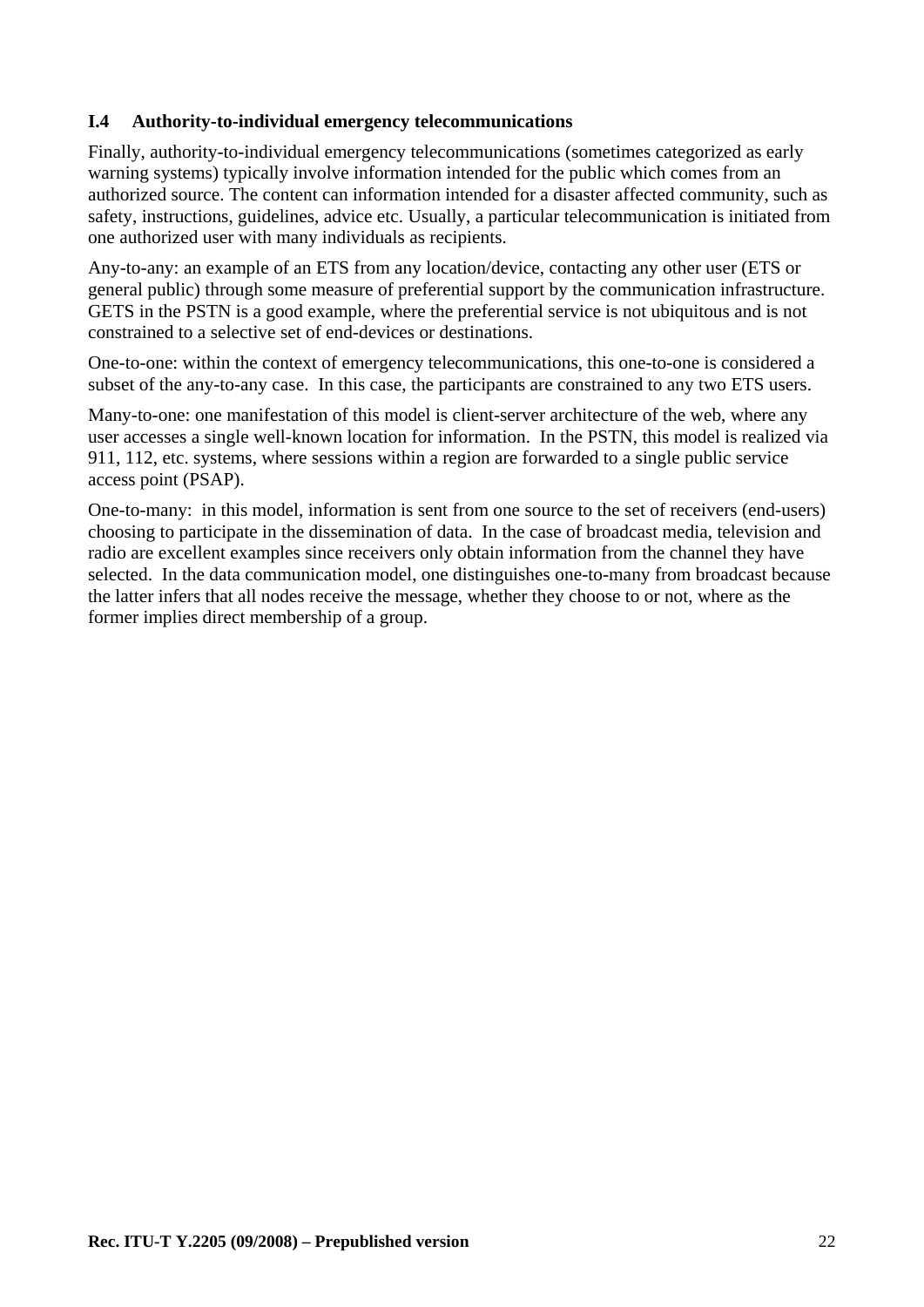#### **Appendix II – Example use cases for early warning alert systems**

(This appendix does not form an integral part of this Recommendation)

#### **II.1 Push model**

Both the private and public/government sectors offer alert systems based on the push model. However, this Recommendation only discusses an example from the public sector. An example of the push model from the public/government sector is the emergency information centre from the Washington D.C. (http://alert.dc.gov/eic/site/default.asp) local government. Users register their contact information in the form of an email address, pager, or mobile phone number (either text messaging, or automated voice messaging). The automated voice messaging is equivalent to inverse-911 and all citizens of D.C., with the corresponding landline exchange, are automatically registered with this service. The alert service, as it pertains to email and pagers, is not restricted to just Washington D.C. residents.

#### **II.2 Pull model**

The best example of the pull model operating over the Internet is the I-AM-Alive project from Japan (http://www.isoc.org/inet2000/cdproceedings/8l/8l\_3.htm, http:// www.iaa-alliance.net/en/). I-AM-Alive effort sprung from the Kobe earthquake in 1995 in order to allow people to determine the status and possible location of loved ones that were affected by the earthquake. It acts as an information collection centre for first responders to deposit information they have discovered. Conversely, it is also a distribution centre where friends and relatives can determine if people they know have been hurt by a disaster.

The I-AM-Alive system uses a combination of input from fax, phone, and the web to store information placed by individuals and or first responders. Subsequent distribution of information is primarily in the form of web pages, though some information can be obtained from well-known phone numbers associated with the system.